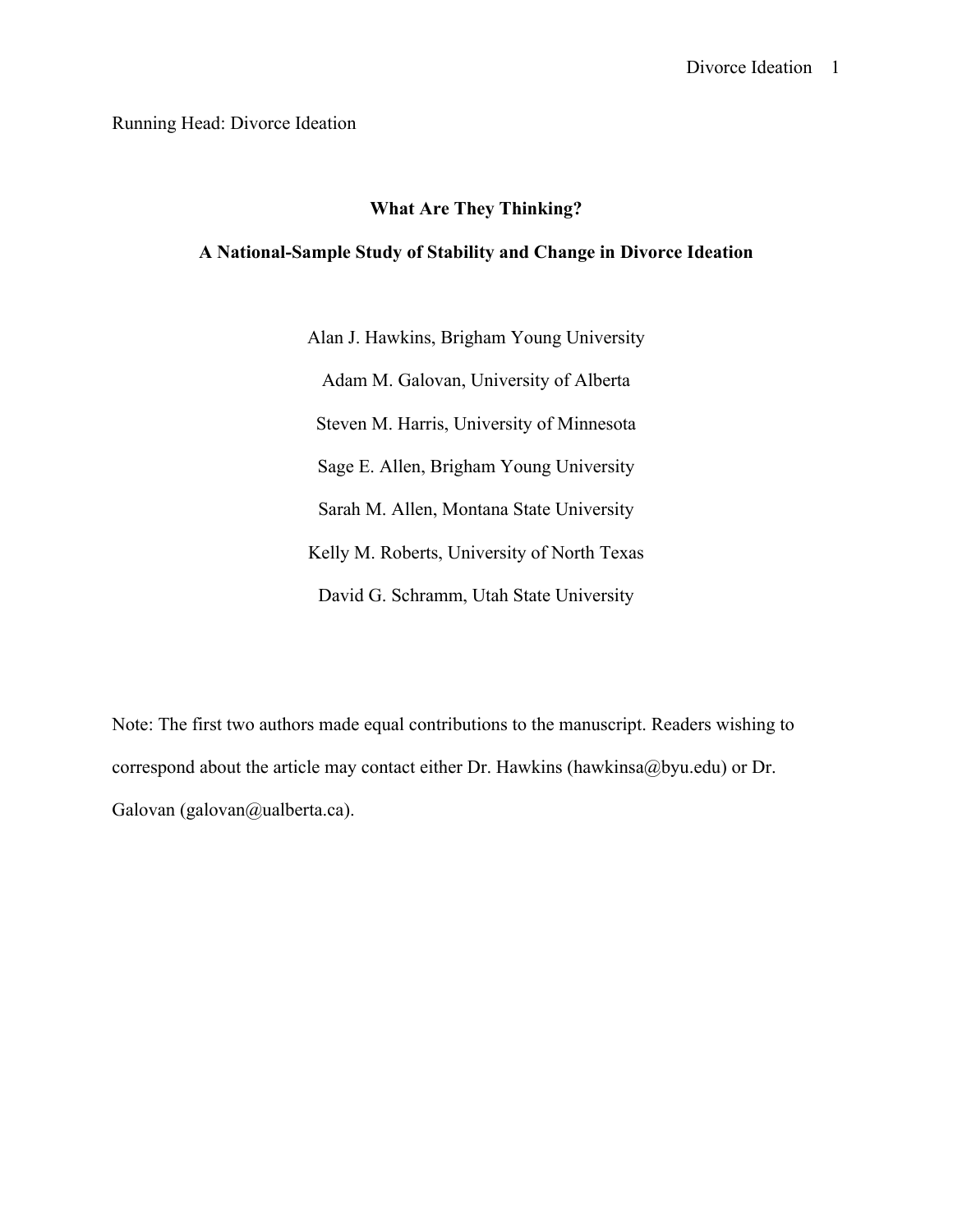#### **Abstract**

This study reports on a nationally representative sample of married individuals ages 25–50 (*N* = 3,000) surveyed twice (1 year apart) to investigate the phenomenon of divorce ideation, or what people are thinking when they are thinking about divorce. Twenty-eight percent of respondents had thought their marriage was in serious trouble in the past but not recently. Another 25% had thoughts about divorce in the last 6 months. Latent Class Analyses revealed three distinct groups among those thinking about divorce at Time 1: soft thinkers (49%), long-term-serious thinkers (45%), and conflicted thinkers (6%). Yet divorce ideation was not static; 31% of Time 1 thinkers were not thinking about it 1 year later (and 36% of nonthinkers at Time 1 were thinking about it 1 year later). Also, Latent Transition Analyses revealed 49% of Time 1 long-term-serious thinkers, 56% of soft thinkers*,* and 51% of conflicted thinkers had shifted groups at Time 2, mostly in the direction of less and softer thinking about divorce. Overall, divorce ideation is common but dynamic, and it is not necessarily an indication of imminent marital dissolution.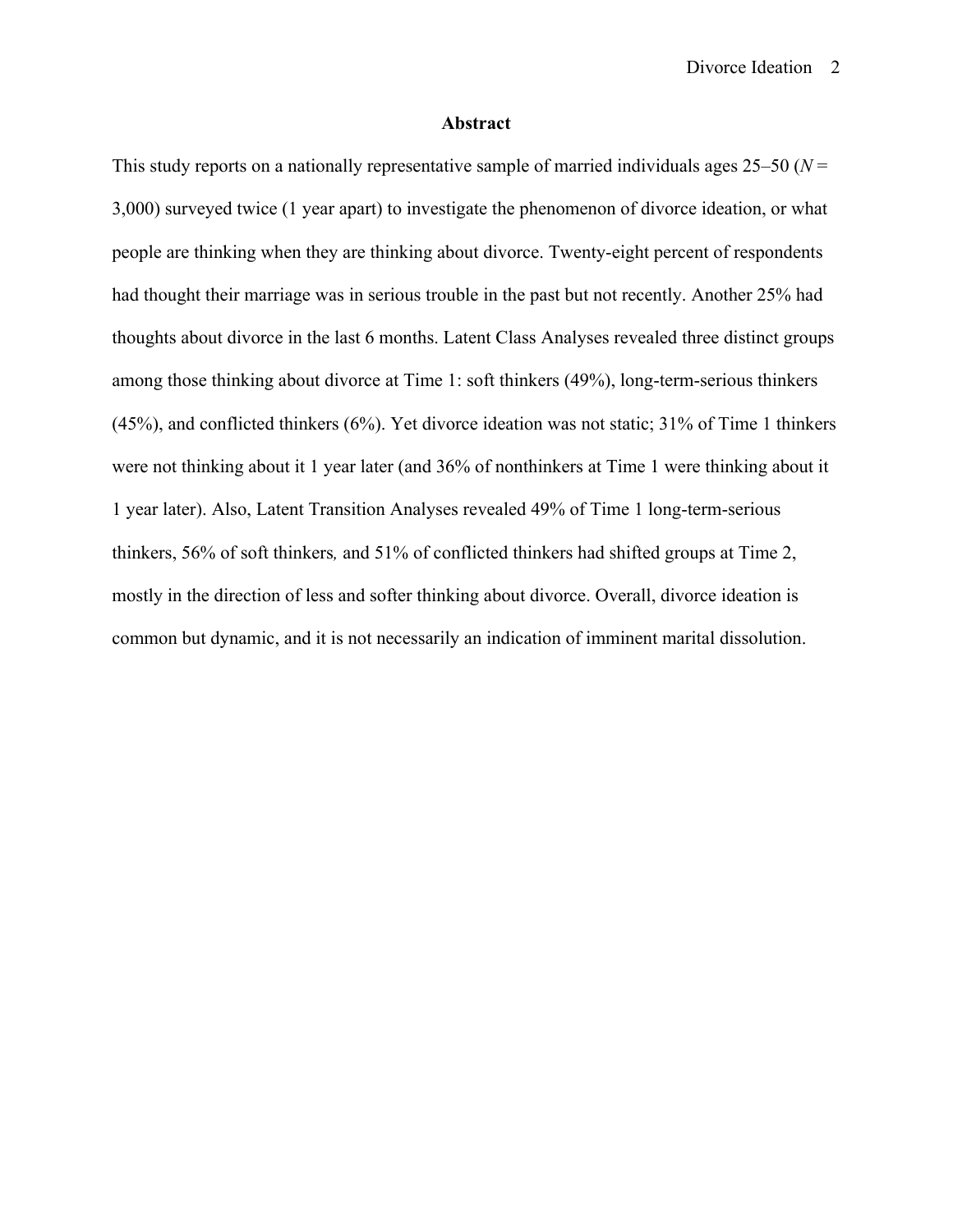### **What Are They Thinking?**

### **A National-Sample Study of Stability and Change in Divorce Ideation**

Divorce is one of the most studied topics in the social sciences (Amato, 2010). Researchers place the overall divorce rate at about 50%, although the risk of divorce generally declines with the length of the marriage. However, the risk appears to have increased recently for older and longer-married couples (Kennedy & Ruggles, 2014; Stepler, 2017). The effects of divorce probably have been the most studied issue in this field. For instance, a large body of research documents the heightened risks to the wellbeing of more than 1 million children each year who experience parental divorce (Amato & Anthony, 2014).

Despite a large body of research on divorce, there are still important gaps in our understanding, as Amato (2010) pointed out in his decade-review article. For instance, little research has illuminated the ambiguous state of being married but thinking about divorce (Allen & Hawkins, 2017; Amato, 2010). This is an important gap because we know that thinking about divorce, or divorce ideation, positively predicts poorer marital quality and subsequent dissolution (Amato & Booth, 1997). How many people are thinking about divorce? How frequent and serious are their thoughts? How static or stable is their thinking? It is surprising that we do not have good answers to these questions given the number of couples who seek help specifically for relationship problems (Doss, Rhodes, Stanley, & Markman, 2009). Knowing more about the thoughts and experiences of those who are thinking about divorce will benefit practitioners who now are at a disadvantage to assist highly distressed couples where divorce may be imminent, or even moderately distressed couples where the possibility of divorce looms over the horizon.

There was some research interest in divorce ideation and decision-making several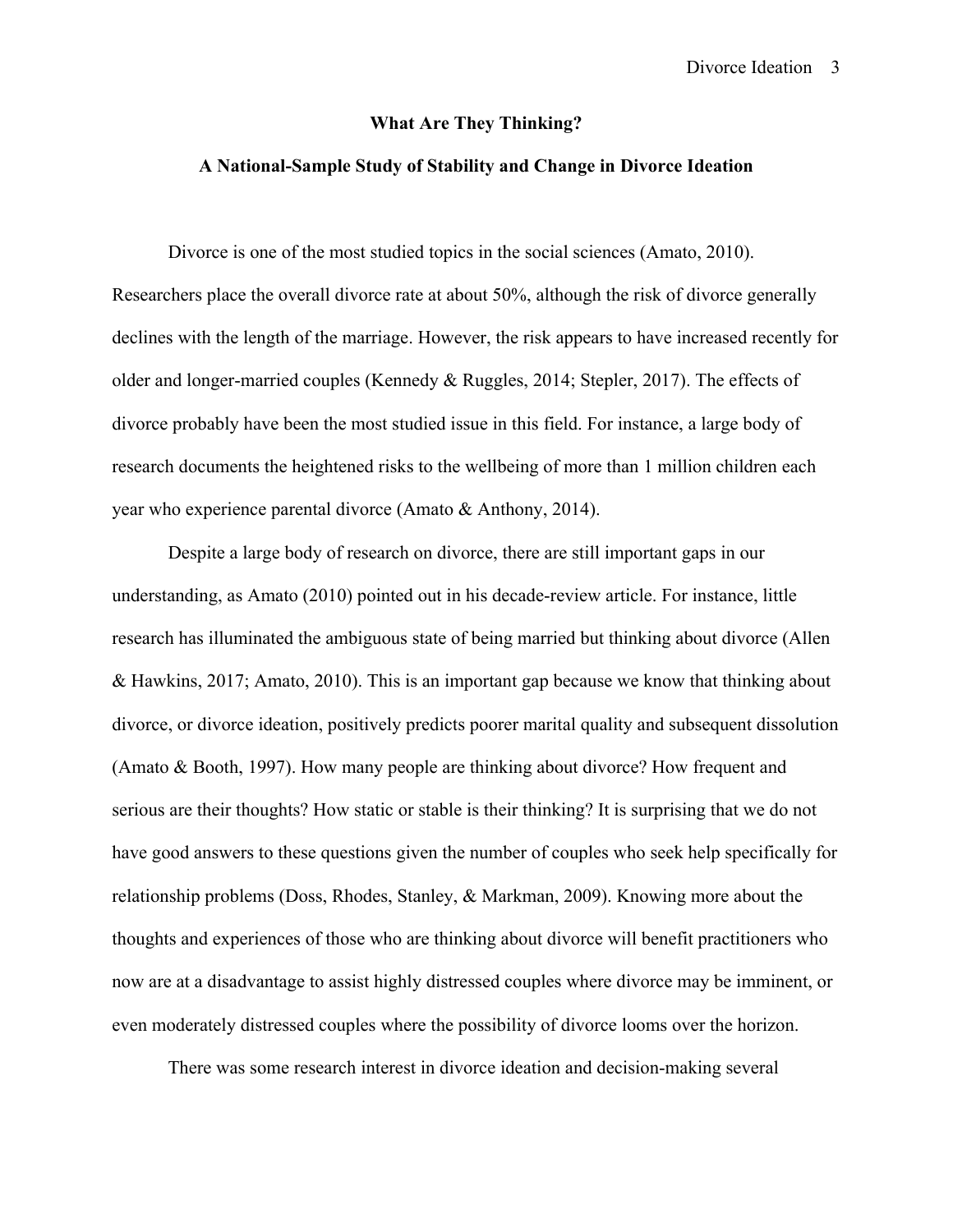decades ago (Albrecht & Kunz, 1980; Donovan & Jackson, 1990; Kitson & Langlie, 1984). Booth and White (1980) reported that 10% of Nebraskan married adults had thought about a divorce in the past two years. But this figure is isolated to one Midwestern state and is nearly four decades old. The past few decades have been mostly a latency period on divorce ideation research. Broman's (2002) study was one exception. Using a national probability sample, he found that younger people, Blacks, and parents were more likely to be thinking about divorce. But this study had only a single item tapping into divorce ideation ("I sometimes think of divorcing my spouse"), yielding a relatively thin view of the phenomenon, and the data now are nearly two decades old. Vaughn (1990) retrospectively explored turning points of marital uncoupling and proposed a universal stage model for ending a marriage. But her sample did not include individuals who decided to remain in the marriage, thus missing the perspectives of those who decided not to divorce. Moreover, this small study now is nearly three decades old.

Recently, a handful of studies have given scholarly attention to thinking and decisionmaking about divorce. Two reports documented evidence of ambivalence even among some who have filed for divorce, suggesting that their thinking and decision-making efforts were still incomplete (Doherty, Harris, & Didericksen, 2016; Doherty, Willoughby, & Peterson, 2011). These researchers found that among individuals attending a mandated divorcing parents class in Minnesota, about two thirds reported that they were done with the marriage and wanted a divorce, but about 25% said they were ambivalent about the divorce, and about 8% did not want it. Doherty, Harris and Wilde (2016) have developed a treatment protocol called "Discernment Counseling" specifically designed to assist directionally-uncertain couples achieve greater clarity and confidence about the future of their marriage. Further documentation of ambiguity and confusion about divorce decision-making is evident in recent qualitative work (Fackrell, 2012;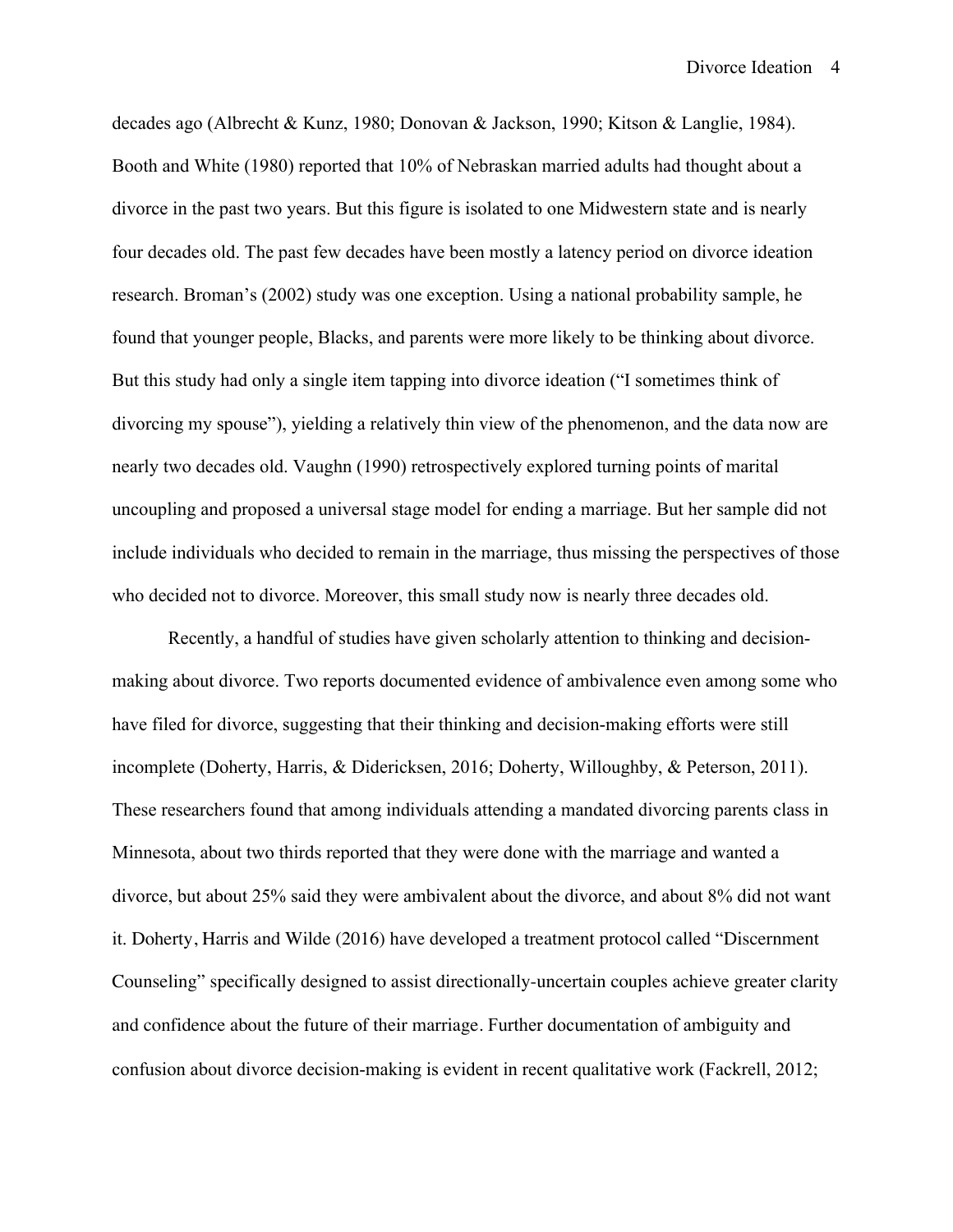Kanewischer & Harris, 2015; Plauche, Marks, & Hawkins, 2016). For instance, Fackrell (2012) interviewed a small number of individuals who were thinking about divorce and found that the decision-making process is usually chaotic and confusing. She discovered that an unsatisfying relationship by itself does not present a straightforward path to divorce, because the marriage has its own considerations apart from the personal relationship. Similarly, Harris, Crabtree, Bell, Allen, and Roberts (2017) interviewed those individuals who were thinking about divorce and discovered that participants reported lacking clarity and confidence in their decision-making ability about divorce. These qualitative studies, of course, have their limitations. They cannot provide a demographic outline of divorce ideation; quantitative research with a nationally representative sample is needed for that. Moreover, as Allen and Hawkins (2017) recently pointed out, phenomenological, retrospective interview methods can be biased because interviewees' needs for sense-making leads them to report their experiences in ways that actually may diminish ambiguity, inconsistency, and contradiction in the decision-making process. Stories also are fluid and change over time and with the intended audience.

As we examine the phenomenon of divorce ideation in greater depth, there are valuable conceptual frameworks that can illuminate the approach and, importantly, help guide clinical work. Owen and his colleagues (2014) introduced the concept of "commitment uncertainty" to describe those embroiled in a decision-making process about the future of their marriage or relationship. They argued that the "unfolding nature of commitment uncertainty is likely a complex process in which multiple factors (e.g., length of relationship, constraints, attachment strategies) can influence its trajectory" (p. 211), and they outlined three aspects of the process: (1) onset and course of uncertainty; (2) cognitive and emotional dissonance; and (3) intrinsic pressure to reduce uncertainty. They also explored treatment implications associated with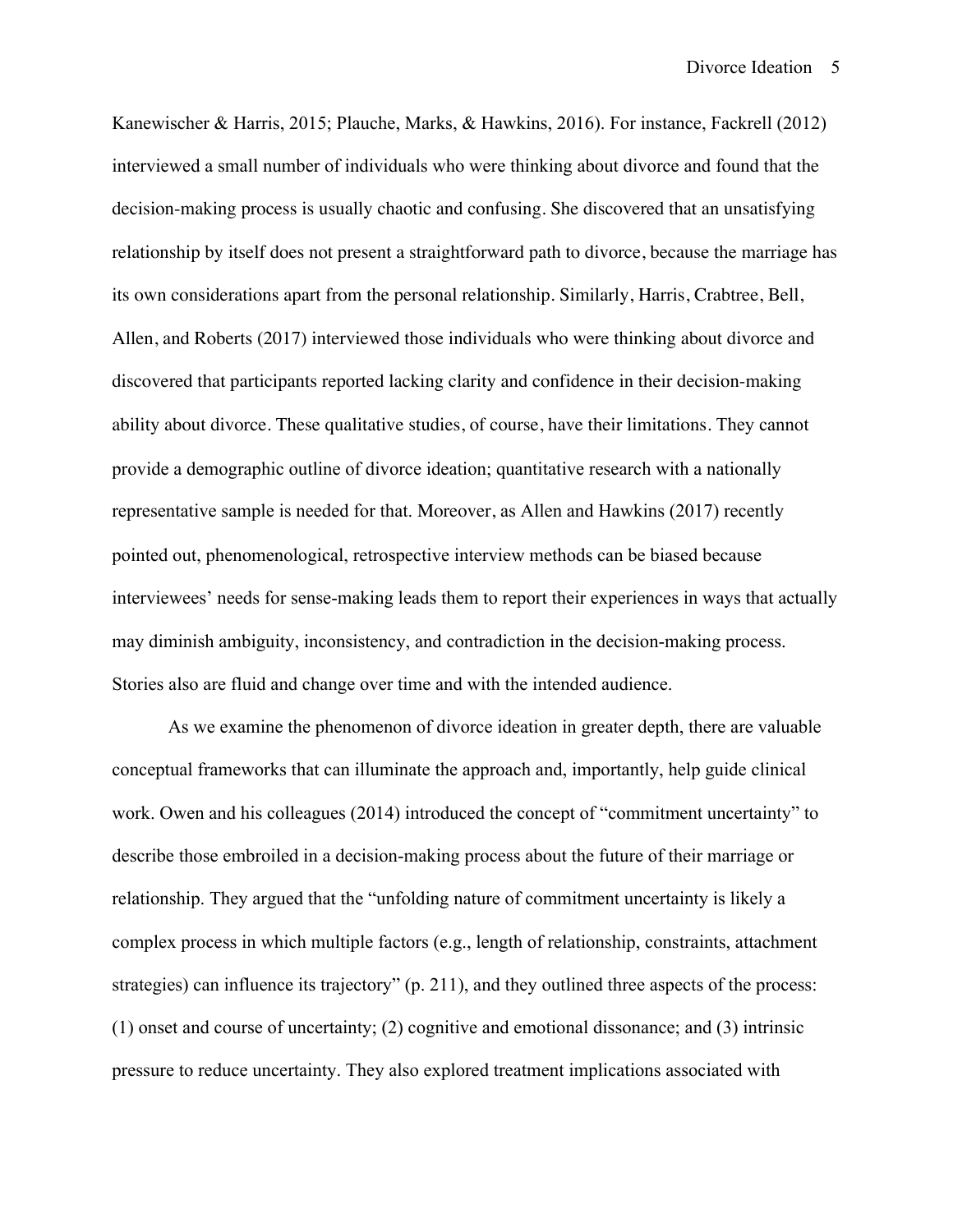commitment uncertainty. Perhaps their most central recommendation was to address commitment uncertainty early and directly in treatment, allowing couples to express their uncertainty to each other. They also addressed how to deal with the "chicken or egg" problem: that is, how to deal with motivations for change when commitment is in flux. In addition, the trans-theoretical model of change (Prochaska, DiClemente, & Norcross, 1992) often has been used in clinical fields to understand how people go about deciding important changes, such as whether to divorce. This model posits stages of thinking about change, including: *precontemplation*, a stage in which people are not seriously considering change but thoughts about it intrude on their consciousness; *contemplation*, in which people are having serious but complicated and indecisive thoughts about change; *preparation*, in which people have made at least a tentative decision to change and are thinking forward to how to make the change; and *action*, in which people are moving forward actively with the change. These two conceptual frameworks suggest that to understand the dynamic nature of divorce ideation and decision-making it will be valuable to include questions such as how serious and frequent their thoughts are, how long they have been thinking about divorce, their attitude about working to fix marital problems, how much clarity they have obtained about what to do, and whether they have spoken to their spouse and filed for divorce.

### **General Research Aim**

The aim of this study is to provide a rich description of divorce ideation with a longitudinal, national sample of married individuals. Descriptive analyses investigate the proportion of past and recent "thinkers," with a dominant focus on recent thinkers, including frequency of thoughts, whether thoughts about divorce decline with length of marriage, whether thoughts are private or shared, major problems in the marriage, and personal attitudes about getting a divorce. Then, analyses explore whether there are distinguishable groups (latent classes) of recent thinkers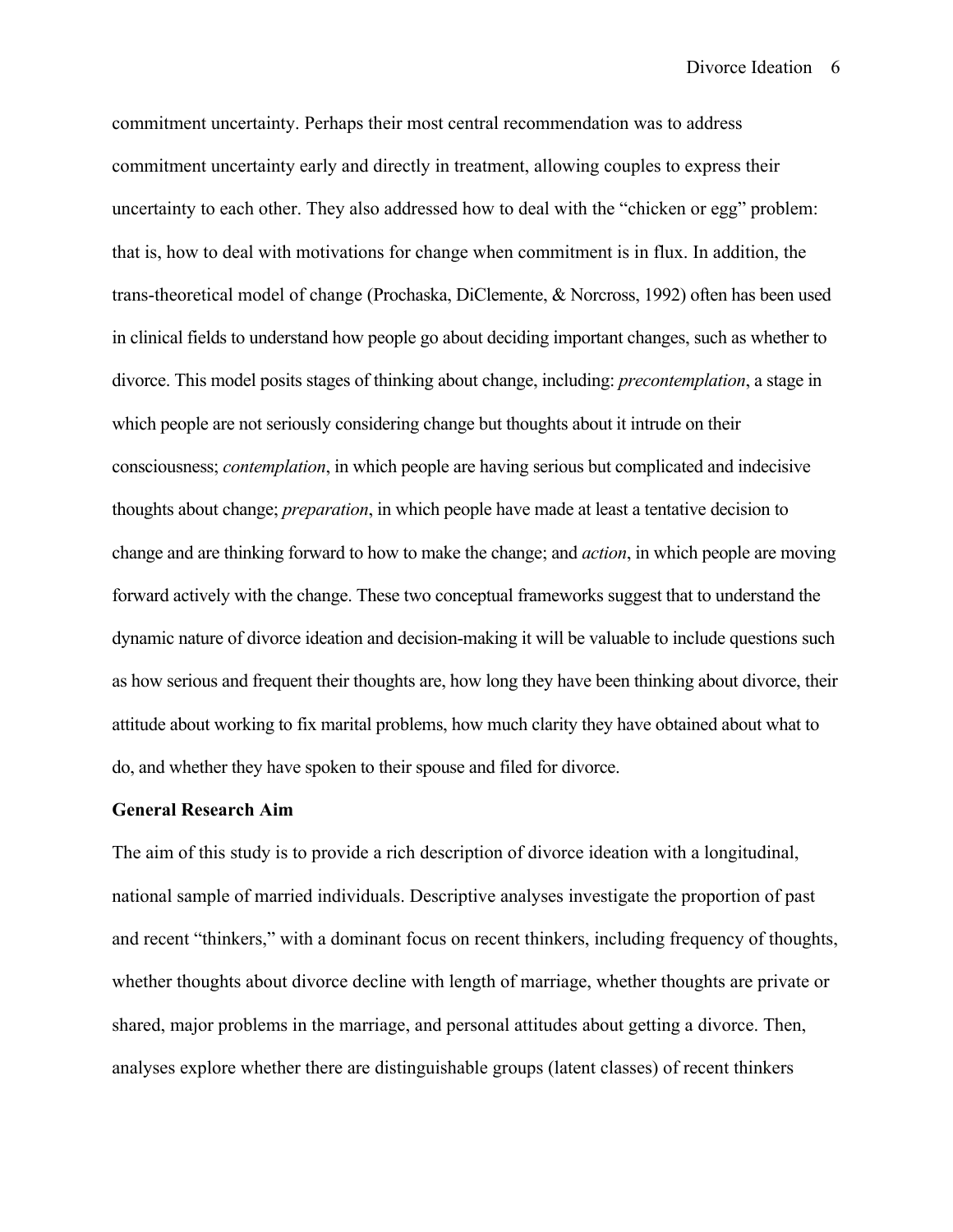based on these descriptive divorce ideation variables. This shifts analyses from a variablecentered to a person-centered approach. While every case of divorce ideation is unique, there are still important commonalities. Many scholars find that understanding person-types of a phenomenon helps reduce its potentially overwhelming complexity and improves understanding (Laursen & Hoff, 2006). Finally, because complex phenomenon such as divorce ideation play out over time, further descriptive analyses and Latent Transition Analyses explore how divorce ideation and ideation groups changes or stays the same over a 1-year period.

### **Method**

### **Procedures and Sample**

We employed a large-scale, online market research company (YouGov) to collect data for this study. The firm recruits people to take online surveys a few times a year about various topics. Participants earn points by participating in online surveys. The participants eventually can redeem these points for cash, gift certificates, or merchandise. Recent research by the Pew Research Center (2016) suggests that if online panel surveys are carefully administered in terms of both sampling and weighting (as illustrated in YouGov's procedures discussed below), results may not differ significantly from traditional, probability-based surveys. The first survey was administered in early 2015, with a follow-up survey administered 12–13 months later. The Time 2 survey repeated most of the Time 1 questions, with minor additions and subtractions appropriate to a follow-up survey. The survey took about 9 minutes, on average, to complete. The first author's IRB approved the study.

The sample at Time 1 consisted of 3,000 participants. All participants were married at Time 1 for at least one year and were between 25–50 years old. These sampling parameters maximized the number of parents with minor children in the home in our study, because issues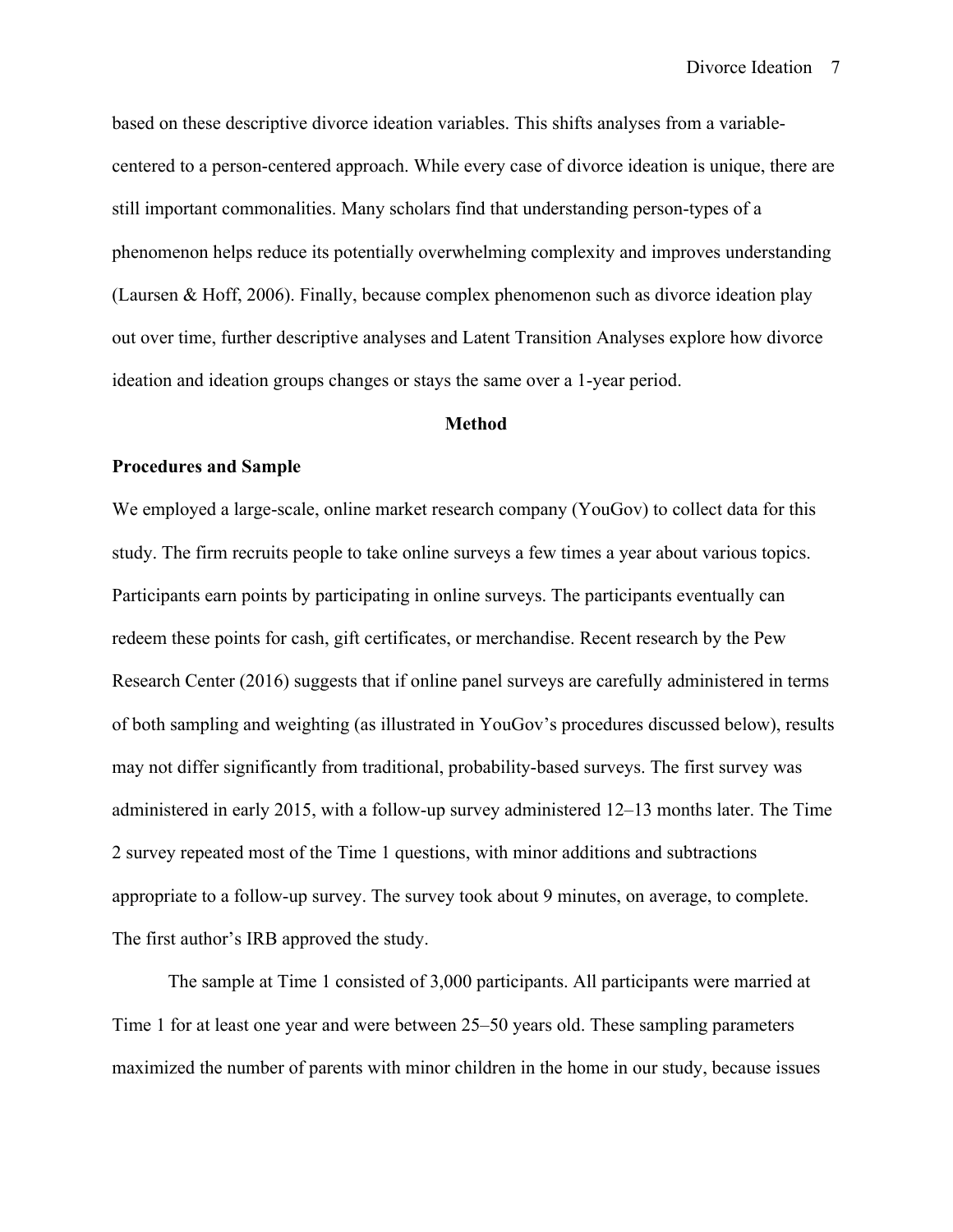around divorce are more salient to adults and society when dependent children are involved (Amato, 2010). Eighty percent were parents (average number of children  $= 1.93$ ); 66% had children still in the household. Respondents had been married, on average, 12.04 years ( $SD =$ 7.60). The average age was  $39.3$  (SD = 6.86). Fifty-three percent were female. In terms of education, 34% had a high school degree or less and 36% had a 4-year college degree or more. Median family income was between \$60-69,999. Sixty-six percent were White, 16% Hispanic, 8% Black, 4% Asian, and 6% multiracial or other. Thirty-seven percent reported attending religious services weekly or a few times a month.

At the 1-year follow-up survey, 172 participants could not be reached. The number of Time 1 participants who completed the follow-up survey was 2,256. Hence, the response rate of reachable participants was 80% (75% of the full sample). There was no difference between the retained and the drop-out groups on the frequency of thoughts about divorce at Time 1. There was a slight but statistically significant difference  $(t = 2.84, p < .01)$  in marital happiness scores, with less happily married respondents  $(M = 7.94, SD = 1.97)$ , on average, more likely to be retained than happier individuals  $(M = 8.17, SD = 1.88)$ .

The respondents at both survey times were matched to a sampling frame on gender, age, race, education, political party identification, ideology, and political interest. The frame was constructed by stratified sampling from the full 2010 American Community Survey (ACS) sample with selection within strata by weighted sampling with replacements (using the person weights on the public use file). Data on voter registration status and turnout were matched to this frame using the November 2010 Current Population Survey. Data on interest in politics and party identification were then matched to this frame from the 2007 Pew Religious Life Survey. The matched cases were weighted to the sampling frame using propensity scores. The matched cases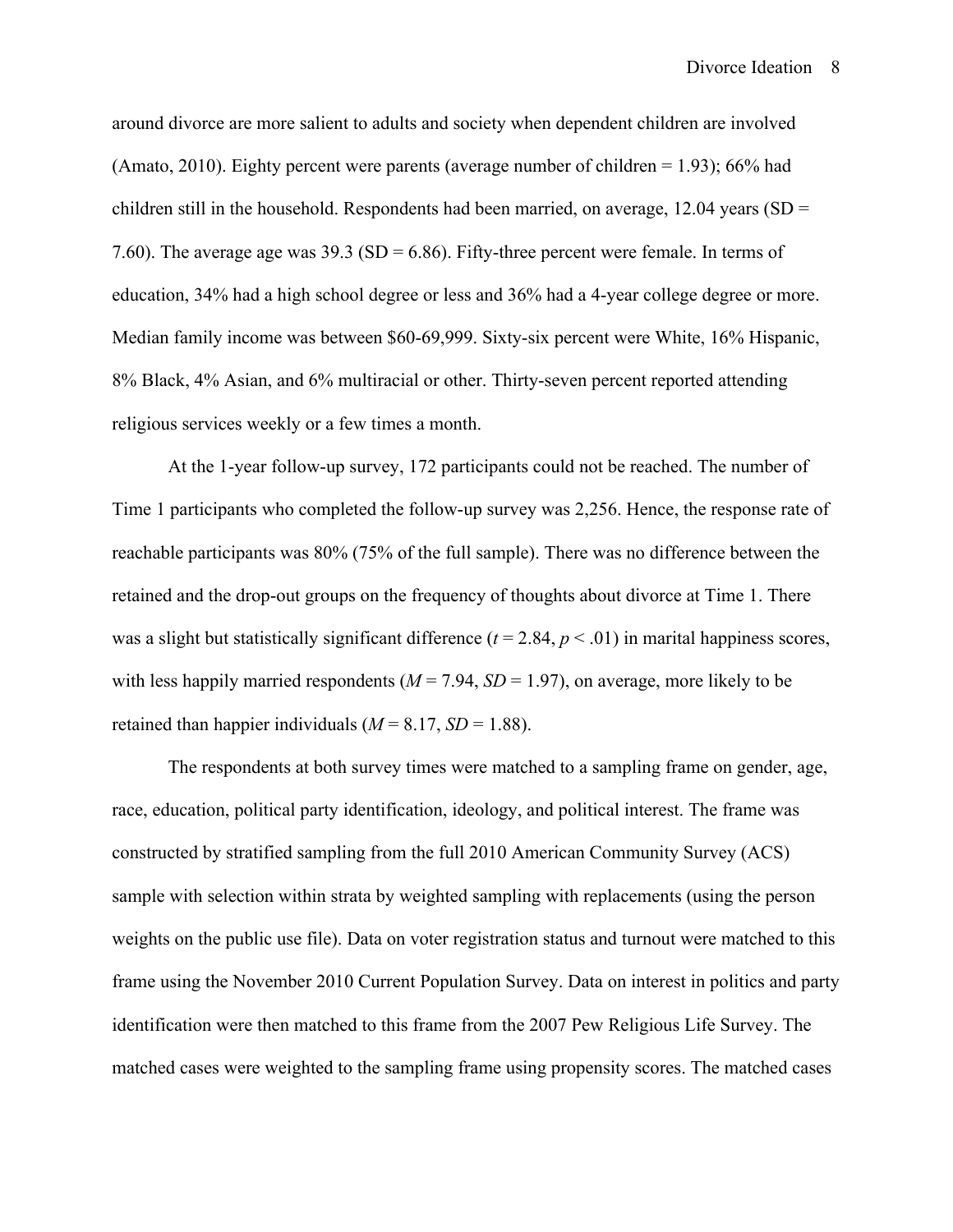and the frame were combined and a logistic regression was estimated for inclusion in the frame. The propensity score function included age, gender, race/ethnicity, years of education, and ideology. The propensity scores were grouped into deciles of the estimated propensity score in the frame and post-stratified according to these deciles. Thus, in the end, weighted data closely approximated a nationally representative sample. Analyses with unweighted and weighted closely converged. Nevertheless, we employed weighted data in all analyses to estimate population figures as precisely as possible.

### **Measures**

**Divorce Ideation and Related Actions**. Thoughts about divorce were measured with a variety of items. All participants were asked: "Sometimes couples experience serious problems in their marriage and have thoughts of ending their marriage. Even people who get along quite well with their spouse sometimes wonder whether their marriage is working out. Have you ever thought your marriage was in serious trouble?" (Yes/No). This question is a slight modification of an item used in the Amato and Booth (1997) study. Those who indicated yes to this question responded to several more questions: "Are you glad you are still married?" (I'm glad we are still married/ I have mixed feelings about still being married; sometimes I'm glad and sometimes I'm not/ I'm not glad we are still married/ I'm just not sure how I feel about my marriage.) Another follow-up question asked about recent ideation: "In the past 6 months, have you had serious concerns about your marriage that included thinking about a possible divorce?" (No, not at all/ Yes, a few times/ Yes, several times/ Yes, a lot of times*.*) This item served as the key indicator of recent divorce ideation in the study. We labeled those who responded to one of the three "yes" choices in this follow-up question as "thinkers." In addition, thinkers were asked if they had talked to their spouse about their thoughts (Yes/ No/ Maybe we sort of talked about it).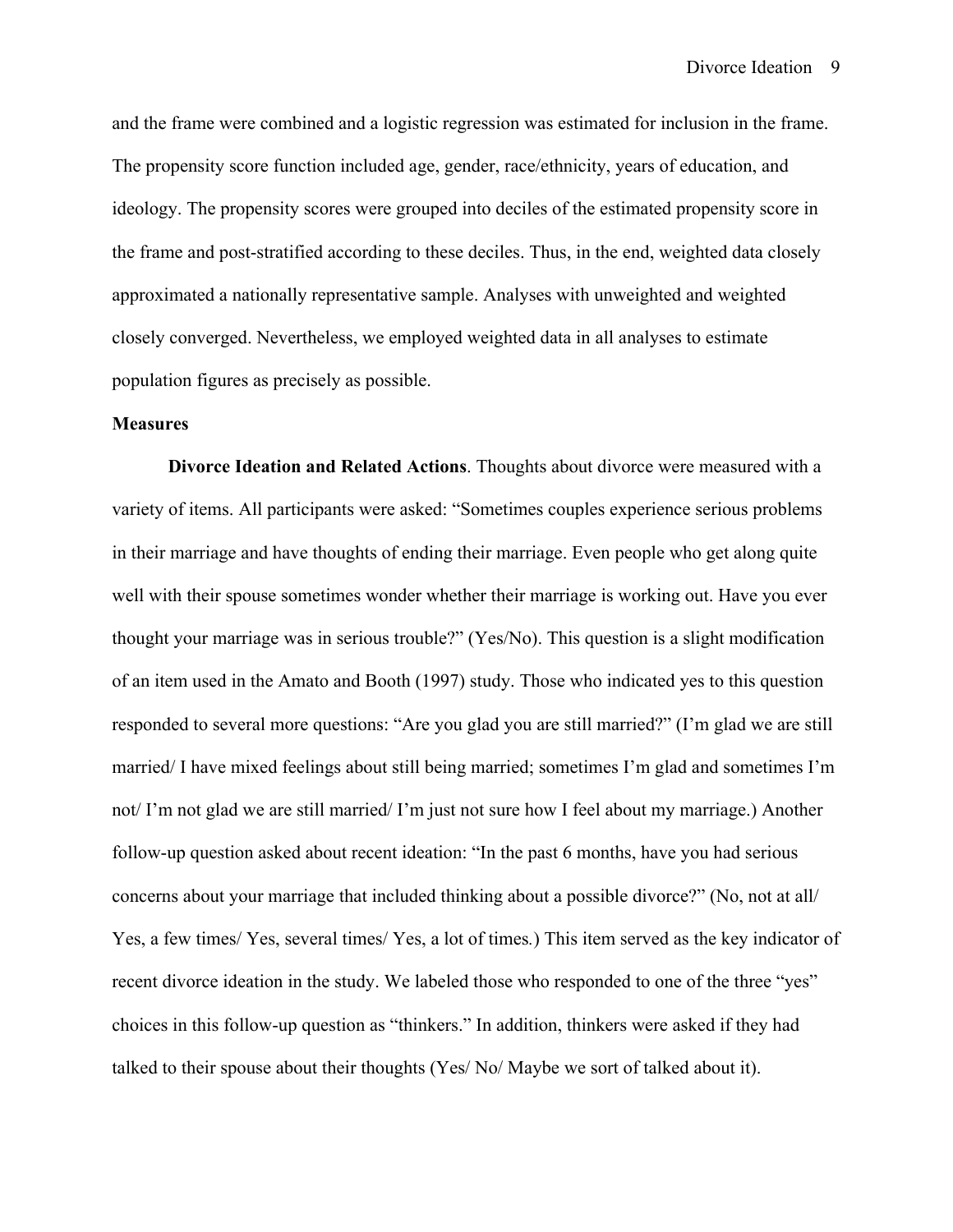(Although we asked also if respondents' spouses had said they were thinking about divorce, respondents were only classified as thinkers when they themselves reported divorce ideation.)

Thinkers responded to several more questions, some of which were taken or adapted from other established measures (Amato & Booth; 1997; de Graaf and Kalmijn, 2006; Doherty et al., 2016; Weiss & Cerreto, 1980). Many of the items from these measures were of interest individually, not as an aggregated score. Moreover, several items from these previous scales needed simplifying and rewording, and some were not applicable for our study. Also, there were questions that we were interested in for this study that were not on these scales. Hence, we constructed a revised set of divorce ideation items for this study. Specifically, we asked thinkers to choose the attitude that most closely matched how they felt about getting a divorce: "People have different attitudes about getting a divorce. Please check the one statement below that most closely fits your own attitude right now." (I'm done with this marriage; it's too late now even if my spouse were to make major changes/ I have mixed feelings about getting a divorce; sometimes I think it's a good idea and sometimes I'm not sure/ I would consider working on my marriage and not divorcing if my spouse got serious about making some major changes/ I don't really want a divorce; I'm willing to work hard to keep us together/ None of these statements really fits my own attitude right now.) This measure was previously validated by Doherty and his colleagues (2016). We also included a measure of clarity: "I've struggled to come to clarity about my decision to divorce or stay together" (7-point Likert agreement scale). Respondents also indicated on a 7-point Likert scale (1 = Strongly Disagree to 7 = Strongly Agree) "I would feel like a failure if my marriage were to end." Respondents also indicated how many months they had been thinking about divorce  $(0-3 \text{ months}/4-6/7-11/12-24/24+)$ .

In addition, thinkers reported on the problems they were facing. Respondents indicated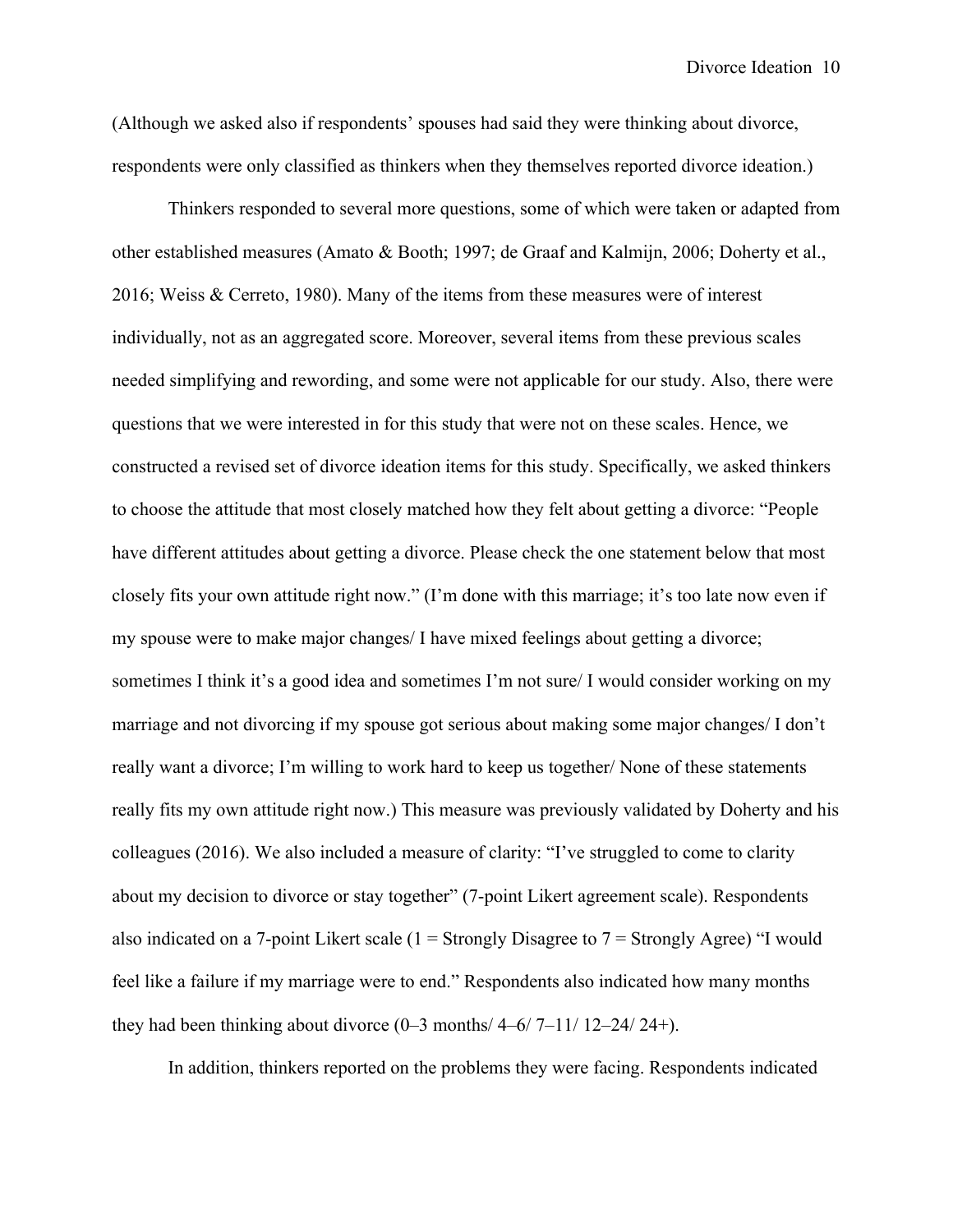from a list of 15 potential problems whether they were a major problem, minor problem, or not a problem: "intense" problems = alcohol/drug abuse, infidelity, physical violence, emotional abuse; "instrumental" problems = handling money, working too many hours, dividing housework and childcare; "connection" problems = sexual relationship, being able to talk together, not paying enough attention to the marriage, growing apart, losing romantic feelings, commitment to the marriage, arguing too much, and mental health problems). These items were taken primarily from a scale developed and validated by de Graaf and Kalmijn (2006) in their study of reasons for divorce. We did not employ a data reduction technique such as factor analysis on these divorce ideation items for two reasons. First, we were interested descriptively in each item and did not assume that each item reflected a single underlying construct. Second, these (and other) items were included together in a Latent Class Analysis described later to explore whether there were distinct groups of thinkers. Including items independently in the LCA rather than as a factor(s) maximized its ability to differentiate classes with unique characteristics.

**Relationship Happiness and Hope.** Relationship happiness was measured with a singleitem: "Taking all things together, on a scale from 0 to 10, where 0 is not at all happy and 10 is completely happy, how happy would you say your relationship with your partner is?" This 1 item measure, used in the rigorous, Building Strong Families study (Wood, Moore, Clarkwest, & Killewald, 2014), helped us keep survey response time down to push response rates up. Also, all participants responded to a 5-item Relationship Hope Scale: (1) "I believe we can handle whatever conflicts will arise in the future"; (2) "I am very confident when I think of our future together"; (3) "I'm hopeful that we can make our relationship work"; (4) "I'm hopeful that we have the tools we need to fix problems in our relationship now and in the future"; and (5) "I feel like our relationship can survive what life throws at us" (7-point Likert scale: *1 = Strongly*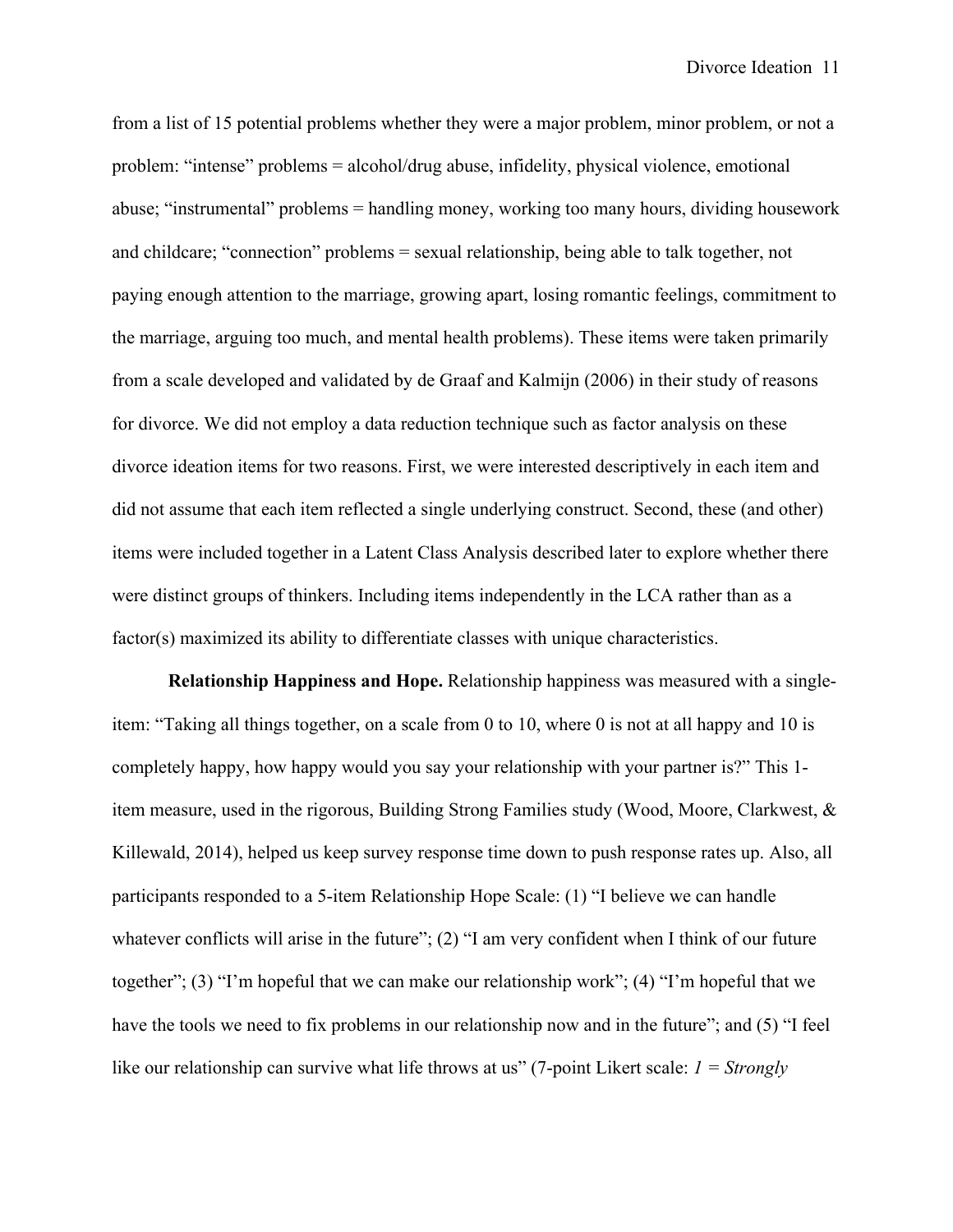*Disagree* to *7 = Strongly Agree*). Responses to the items were averaged for the scale score. The unidimensional scale showed good psychometric properties, including a high Cronbach's alpha (.94), high CFA factor loadings, measurement invariance (for gender, first/second marriages), satisfactory ICCs using IRT models, and good construct validity (Blinded Citation, 2016).

### **Data Analyses**

To account for missing data due to Time 2 attrition or the survey skip pattern of those not thinking about divorce, we used Lang, Chesnut, and Little's (2016) quark R package, conducting multiple imputation to produce 100 complete datasets for use in the analysis. The program package incorporates Howard, Rhemtulla, and Little's (2015) suggestion to use principle components as auxiliary variables to improve estimation and employs predictive mean matching (PMM; Little & Rubin, 2002) to impute missing values. Auxiliary variables are variables that are not substantively part of the model but that help improve precision of the missing data estimation because they provide information that explains the missingness. Howard, Rhemtulla, and Little (2015) suggested extracting principle components estimated from all other variables in a dataset as auxiliary variables to summarize the independent (uncorrelated) dimensions of information present in the data. They found that the principle components approach was better than including specific auxiliary variables because it reduced noise often introduced by including many variables. Once the quark program has extracted principal components to use as auxiliary variables in the estimation process, traditional regression methods are used to predict values for both complete and missing cases. Next, in the PMM step, these predicted values are used to substitute the most likely observed values for the missing values by randomly choosing observed values from a pool of cases with complete data and similar predicted values. The PMM approach is advantageous because it constrains the imputed values to the range of values allowed for a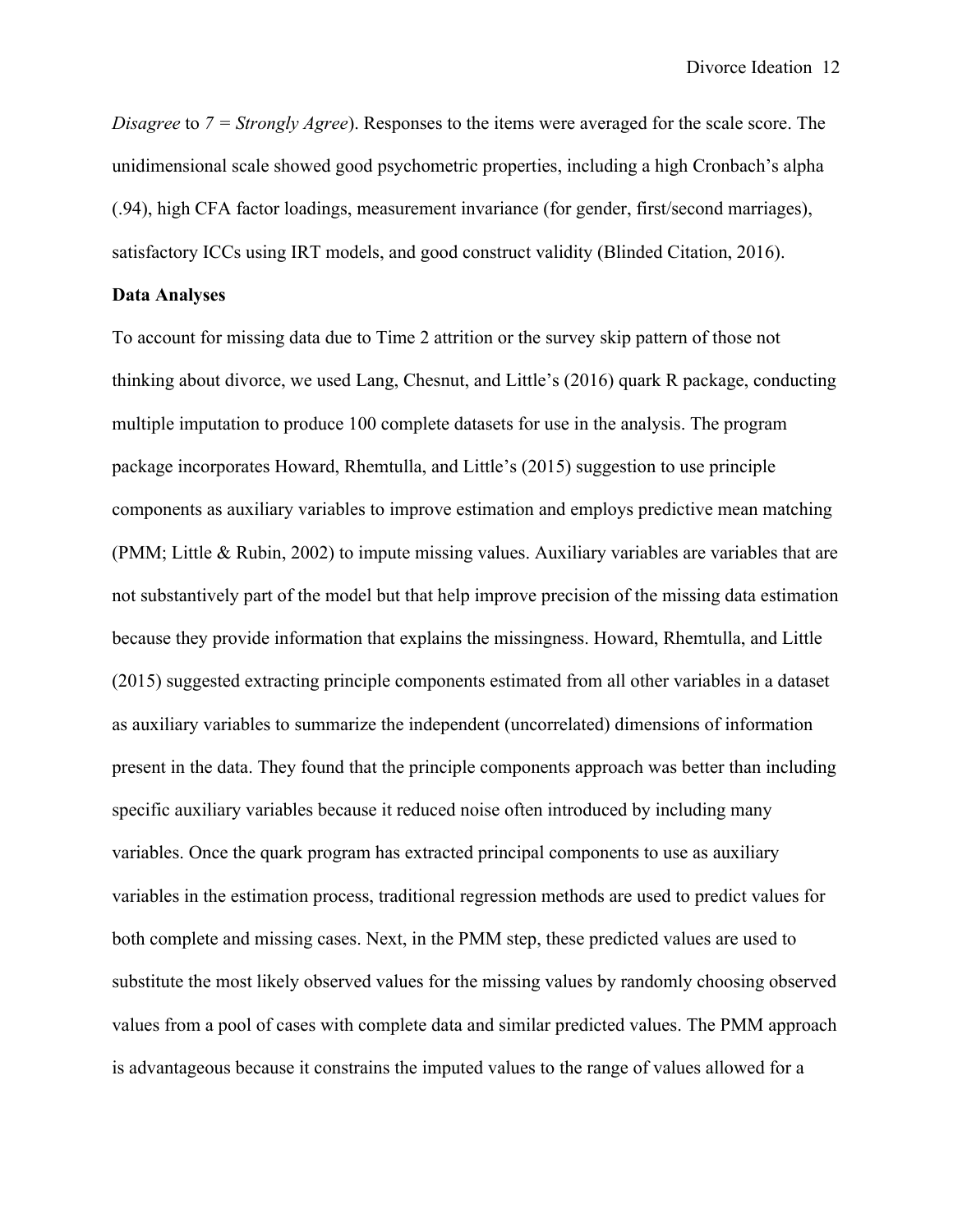given scale or variable (Little  $\&$  Rubin, 2002), and—as it does not assume that the imputed values fit a multivariate normal distribution—the imputed values for continuous variables match the distribution of the observed values and may, therefore, be more accurate. Finally, because PMM uses actual values as "substitutes," it can be used to impute ordinal and categorical variables (Vink, Frank, Pannekoek, & van Buuren, 2014).

To investigate our research aims, first, we employed descriptive analyses of the key divorce ideation questions from the Time 1 survey. We then employed Latent Class Analyses (LCA, Collins & Lanza, 2010), combining participants' Time 1 responses to all the divorce ideation questions (described in the Measures section) to search for distinct classes or groups of thinkers. Finally, we looked descriptively at changes in divorce ideation at Time 2, and then used Latent Transition Analysis (LTA) to examine change and stability in divorce ideation over a 1 year period. LTA estimates class membership at each time point using LCA and then evaluates changes in class membership over time, producing transition probabilities (of Time 2 class membership conditioned on Time 1 membership).

To determine if those who did not respond at Time 2 did so randomly or if certain types of thinkers were more likely to drop out, we used the BCH procedure (Asparouhov & Muthén, 2015)—an alternative to the 3-step procedure which considers the uncertainty of latent classification when making between-class comparisons—to evaluate if different thinkers varied in their likelihood of dropping out by Time 2. Given these results, those who dropped out of the study at Time 2 were retained in the LTA analysis examining changes between types of thinkers.

### **Results**

### **Past Ideation**

First, participants responded to the question: "Have you ever thought your marriage was in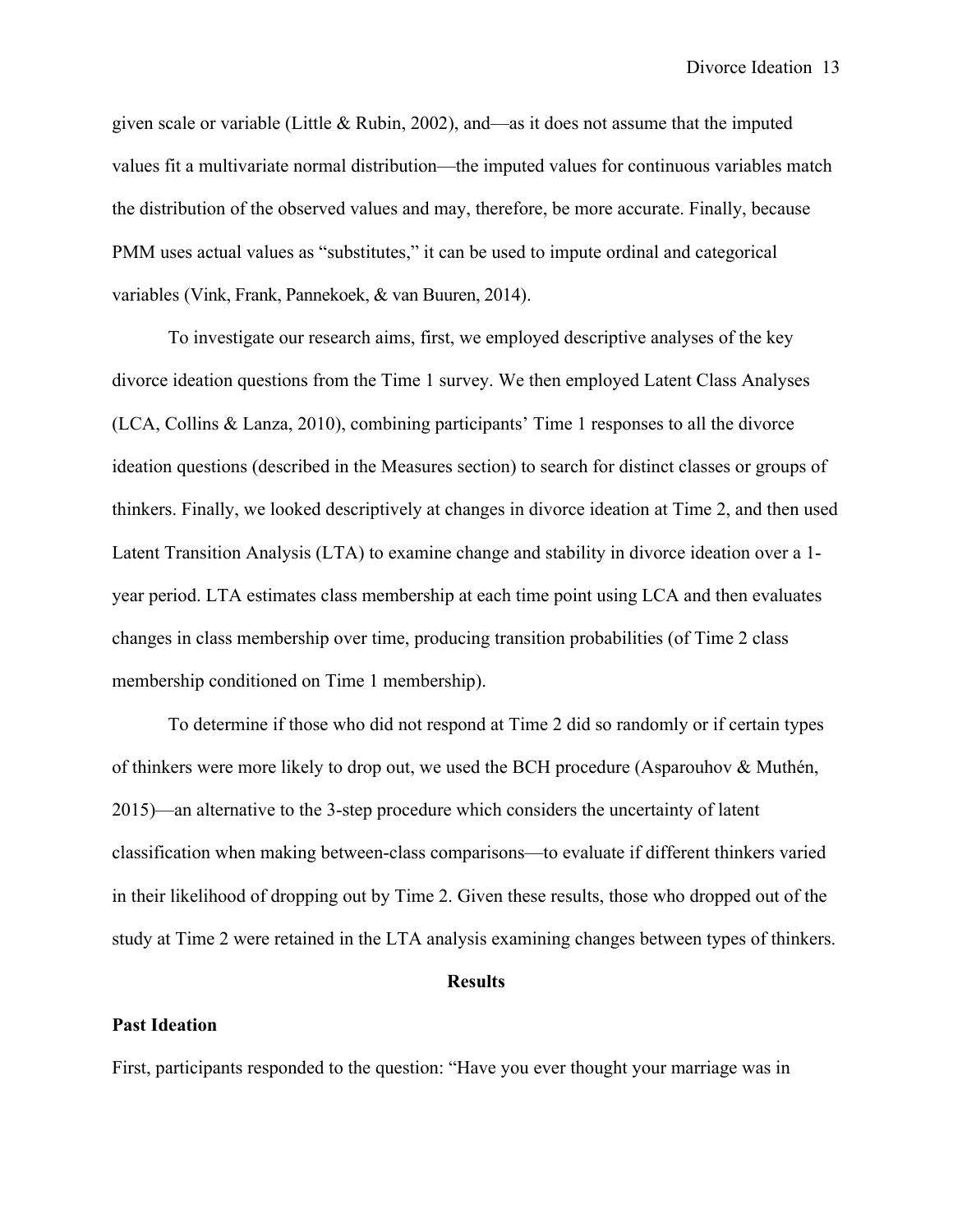serious trouble?" (Note this analysis is truncated because our sample does not include those who already divorced.) Fifty-three percent of Time 1 respondents said yes to this question. Twentyeight percent had such thoughts in the past but not within the last 6 months; 88% of these pastbut-not-current thinkers reported that they were glad they were still married, with less than 1% (0.5%) saying they were not glad, but 11.5% reported mixed or unsure feelings.

### **Recent Ideation**

Overall, 25% of our sample at Time 1 ( $n = 745$ ) reported thinking about divorce in the last 6 months. Seventeen percent of our respondents reported thinking recently about divorce only a few times; 5% said several times; and 3% said a lot of times. Thus, for most thinkers (70%), thoughts about divorce were infrequent. About 40% of recent thinkers said they had talked to their spouse about their thoughts; another 40% said they had not talked to their spouse about their thoughts; 20% said, "Maybe, we sort of talked about it." (This is the precise language used in the question.) Presumably, those who reported this last response had more vague and indirect conversations about marital prospects, perhaps without directly mentioning divorce. (Only 9% of thinkers had talked to a lawyer or mediator about a divorce.) Women were more likely than men (27% vs. 22%) to have had recent thoughts of divorce  $(\chi^2(1) = 11.6, p < .001)$ . Otherwise, demographic differences between thinkers and nonthinkers were few and small.

Further analyses revealed that divorce ideation declined with the length of the marriage. The percentage of individuals thinking about divorce was relatively steady through the first 15 years of marriage (1-5 years =  $26\%$ ; 6-10 years =  $24\%$ ; 11-15 years =  $23\%$ ). Then it began to decline (16–20 years =  $15\%$ ; 21+ years =  $12\%$ ). Those married more than 15 years were significantly less likely to have had recent thoughts about divorce  $(\chi^2(1) = 26.2, p < .001)$ .

Thinkers were asked to select from a set of statements describing personal attitudes about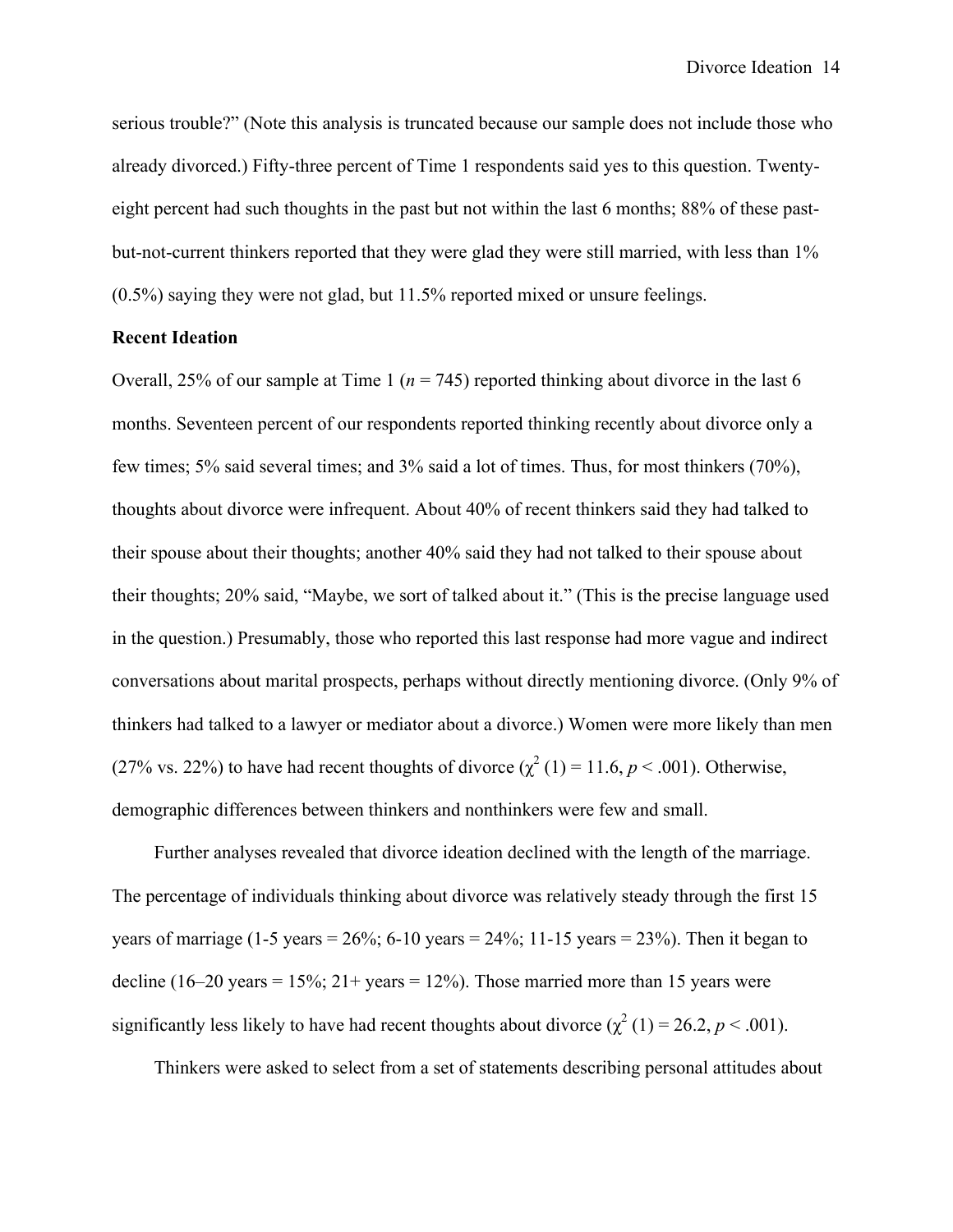getting a divorce. Only 5% checked: "I'm done with this marriage," and most who endorsed this response had been thinking frequently about divorce. Most *thinkers'* responses indicated some level of openness to repairing the marriage. The modal response (43%) was: "I don't really want a divorce; I'm willing to work hard to keep us together." About a quarter (23%) of thinkers reported: "I have mixed feelings about a divorce." Another quarter (23%) endorsed: "I would consider working on my marriage and not divorcing if my spouse got serious about making some major changes." (Six percent said none of the responses matched their attitude). Moreover, many said that they were struggling to get clarity about the decision to divorce  $(M = 4.49, SD = 1.79,$ on a 7-point Likert agreement scale).

Recent thinkers also reported the major marital problems they were experiencing from a list of 15 potential problems ranging in intensity. About 60% reported that they were experiencing problems only with connection issues (e.g., being able to talk together, growing apart) and/or instrumental problems (e.g., handling money, dividing domestic labor); 40% reported a problem with at least one of the more intense problems such as abuse, adultery, or addiction (and they often had less intense problems, too). (Readers interested in a larger set of descriptive analyses of this and other divorce ideation questions may consult Blinded Citation, 2015.)

#### **Divorce Ideation Profiles**

Building on these descriptive analyses, we employed Latent Class Analysis (LCA) to explore whether our set of divorce ideation questions could reliably differentiate between classes of thinkers. Similar to cluster analysis methods, LCA identifies individuals that have similar scores across a range of characteristics. Statistical tests determine the number of prominent subgroups within the sample and how well the groups can be differentiated from one another. The descriptive analyses showed that many recent thinkers were thinking about divorce infrequently,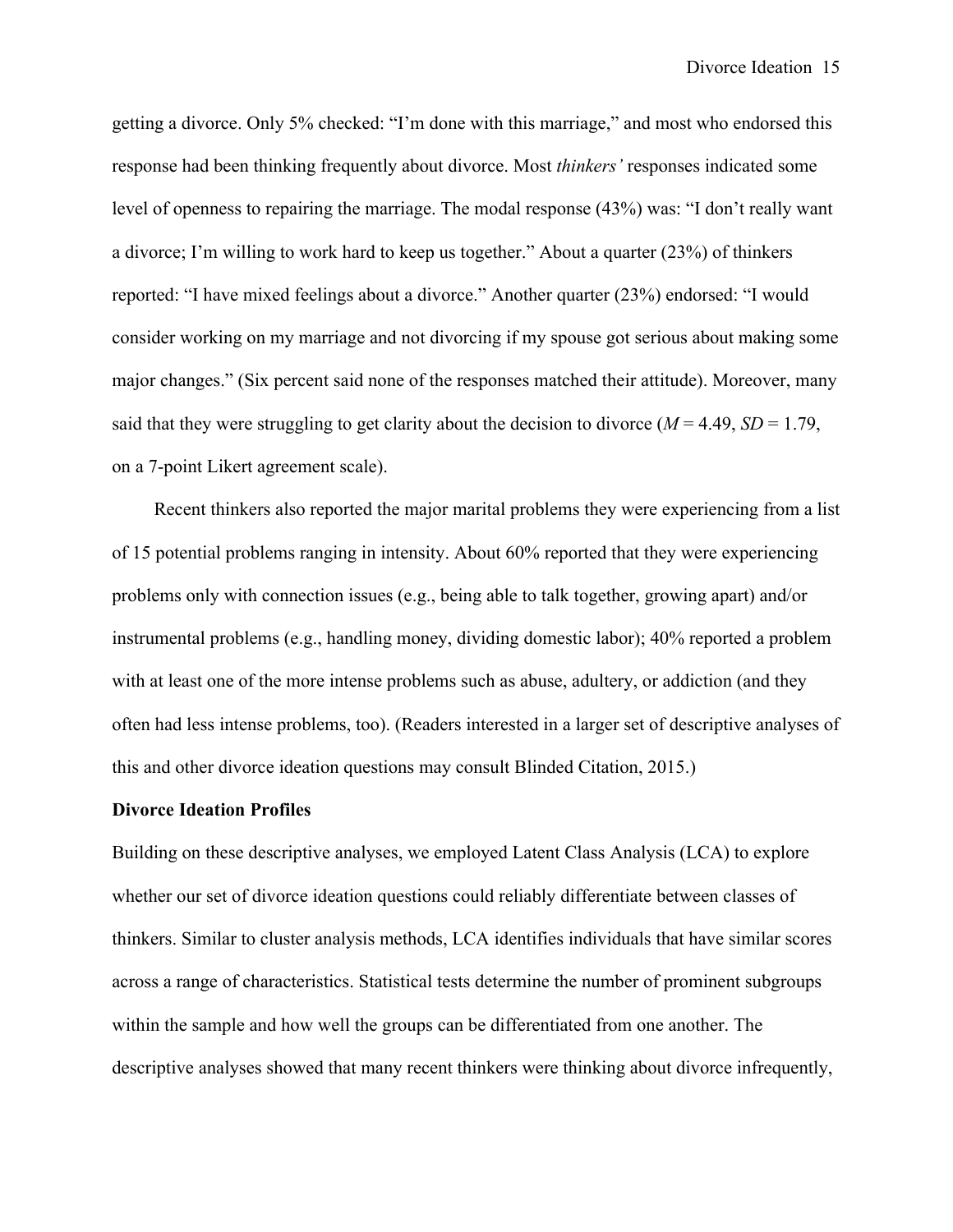Divorce Ideation 16

not experiencing the most intense kinds of problems, and wanted to work on their marriages. Thus, we hypothesized that LCA would identify a group of softer thinkers and another group experiencing more intense problems and thinking more seriously about divorce.

Indeed, the LCA analysis confirmed a distinct group at Time 1 of softer thinkers, but also identified two groups of more serious thinkers. Model fit indices and substantive interpretation indicated a 3-class solution was the best, given the relative trends in Loglikelihood values, AIC, BIC, and SABIC and substantive interpretability (Nylund, Asparouhov, & Muthén, 2007; note that the bootstrap likelihood ratio and Lo-Mendell Rubin tests are not available for analyses with multiple imputation). The three groups were well-differentiated (Entropy = .86). (See Table 1 for model fit information for models with different number of latent classes. Table 2.1 provides a full description of the Time1 LCAs.)

The first and smallest group (6% of thinkers,  $n = 44$ ) reported the highest levels of relationship conflict and mental health problems affecting the relationship, and most of the more intense marital problems (see Table 2.1). One third said they thought they were done with the marriage, by far the highest endorsement of this attitude. However, 51% had been thinking about divorce only a few times and only 13% had been thinking about it for a year or more. Moreover, this small group had the highest scores among thinkers on relationship hope, feeling like a failure if their marriage ended, and struggling for clarity about the divorce decision. In summary, this group was experiencing the highest levels of intense problems, yet struggling to get clarity about a divorce, and remained hopeful about the marriage. Abbreviated labels run the risk of oversimplifying a complex phenomenon but are valuable for purposes of succinct communication. Perhaps the label "conflicted thinkers" best describes this group.

In a second group of thinkers  $(46\%, n = 337)$ , 51% had recently thought about divorce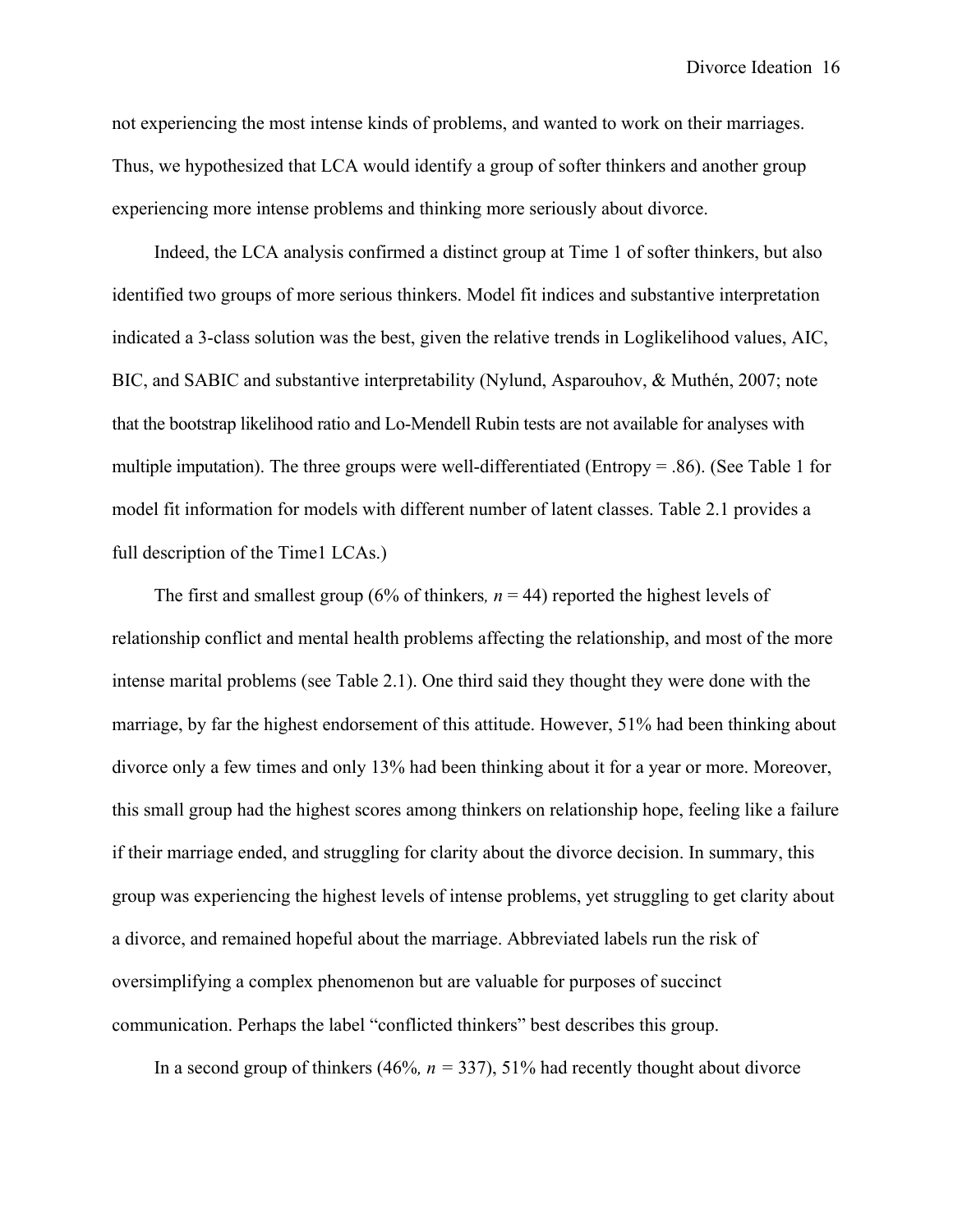several times or a lot and most (71%) had been thinking for a year or more, much longer than the other groups (see Table 2.1). They had high levels of connection problems (e.g., growing apart) in their marriages, but modest levels of instrumental problems (e.g., division of domestic labor) and relatively low levels of intense problems (e.g., adultery, abuse). Conflict and mental health issues were significant problems for this group (83% and 59% respectively reporting a problem). They had the lowest scores of the three groups on relationship hope. Still, only 6% said they were done with the marriage, 39% said they had mixed feelings about a divorce, and 37% were willing to work on the marriage if their spouse got serious about changes; 16% said they did not want to divorce and were willing to work hard to save the marriage, by far the lowest figure of the 3 groups. Also, they were struggling to find clarity in their decision about a divorce. In summary, serious thinkers were experiencing a significant loss of connection and substantial conflict, and they were thinking more about divorce and had been doing so for longer periods of time. Also, they were less committed to the future of the marriage, on average, and to working through their problems, although they were still searching for clarity about the divorce decision. Perhaps the short-hand label "long-term serious thinkers" best describes this group. (For the sake of brevity, we usually employ the abbreviated label "serious thinkers" hereafter for this group.)

The largest group of thinkers (49%,  $n = 364$ ) was a strong contrast to the other two. More than 90% of this group said they had been thinking about divorce only a few times recently (see Table 2.1). They had lower levels of reported marital problems of all kinds, with connection issues being the most common problems; few reported an intense problem. Also, they were quite hopeful about the prospects for their marriage. Almost 70% said they did not want a divorce and were willing to work hard on the marriage; less than 1% said they were done with the marriage. Not surprisingly, then, this group reported more clarity about the divorce decision, likely settled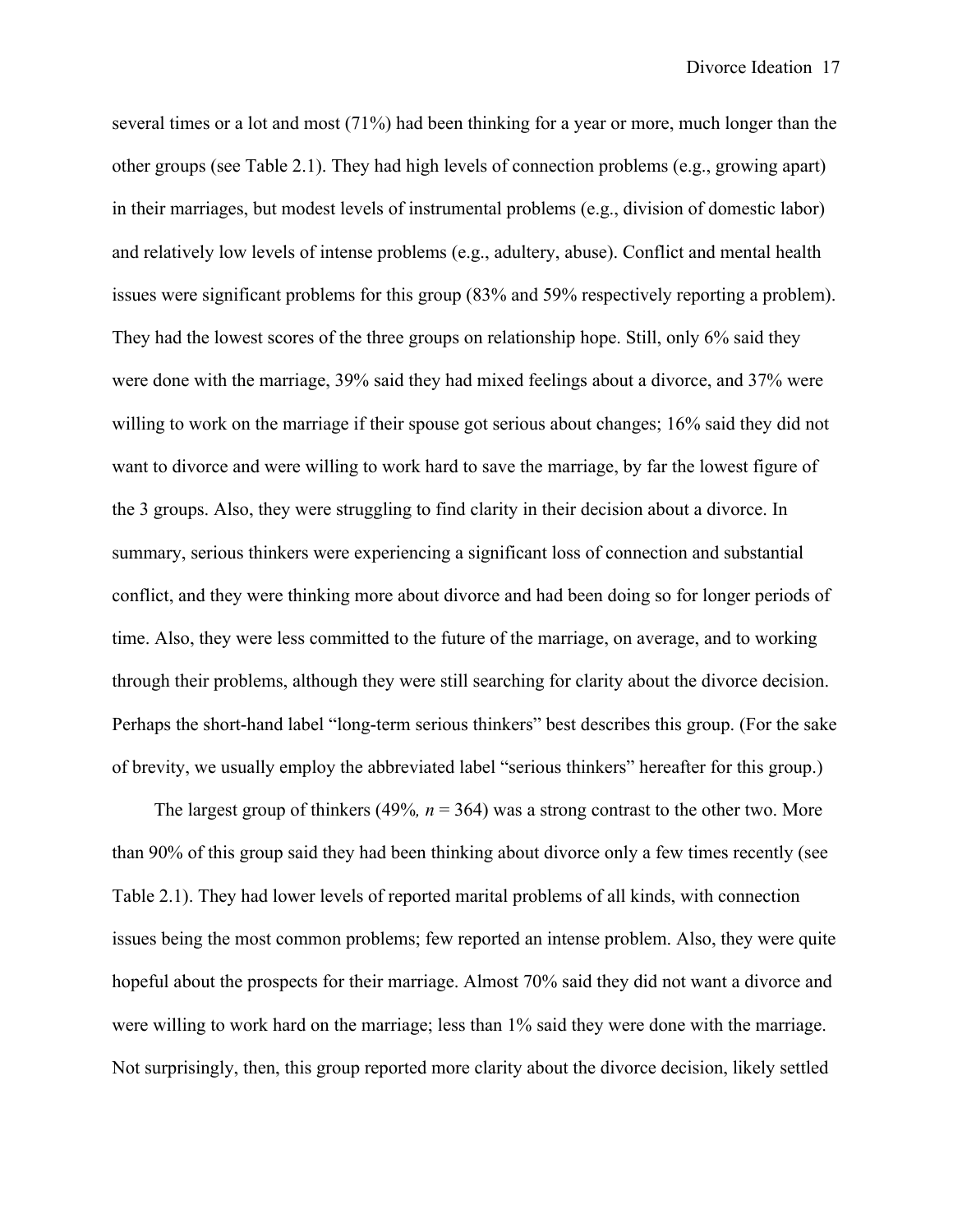on not pursuing that course for now. In summary, this group had only occasional thoughts about divorce, fewer and less intense problems, and were more committed to working on the marriage. Perhaps the short-hand label "soft thinkers" best describes this group.

There were some significant demographic differences between the three groups, but the differences generally were small in magnitude. There were some differences by education  $\chi^2$  (4)  $= 16.5, p \le 0.01$ ; respondents with college degrees were less likely to be serious thinkers; those with a high school education or less were much more likely to be conflicted thinkers*.* Similarly, there were some modest differences by race/ethnicity ( $\chi^2$  (4) = 45.5, *p* < .001). Black respondents were a more likely to be serious thinkers than soft thinkers and less likely to be conflicted thinkers*.* White respondents were a more likely to be soft thinkers; Hispanic respondents were more likely to be conflicted thinkers*.* Conflicted thinkers also were about 6 years younger than the other thinkers  $(F(2, 742) = 16.89, p < .001)$ . Also, conflicted thinkers were more religiously devout  $(F(2, 740) = 12.5, p < .001)$  than the other thinkers, which may help explain how they could be experiencing more intense problems and more likely thinking that the marriage was done, but were still conflicted about a divorce and remained hopeful about the future. Again, most of the differences were minor, and there were no statistically significant differences by gender, length of marriage, or parental status.

### **Change and Stability in Divorce Ideation**

Time 1 respondents were resurveyed a year later to track change and stability. The results are summarized in Table 3. Ninety-three percent of respondents were still married; 4% had separated and 2% had divorced. Among Time 1 non-thinkers, 64% were still not thinking about divorce at Time 2; 36% were thinkers by Time 2 (including 2.5% who were divorced/remarried, indicating that occasionally marital dissolution comes quickly). Among Time 1 thinkers, 69% were still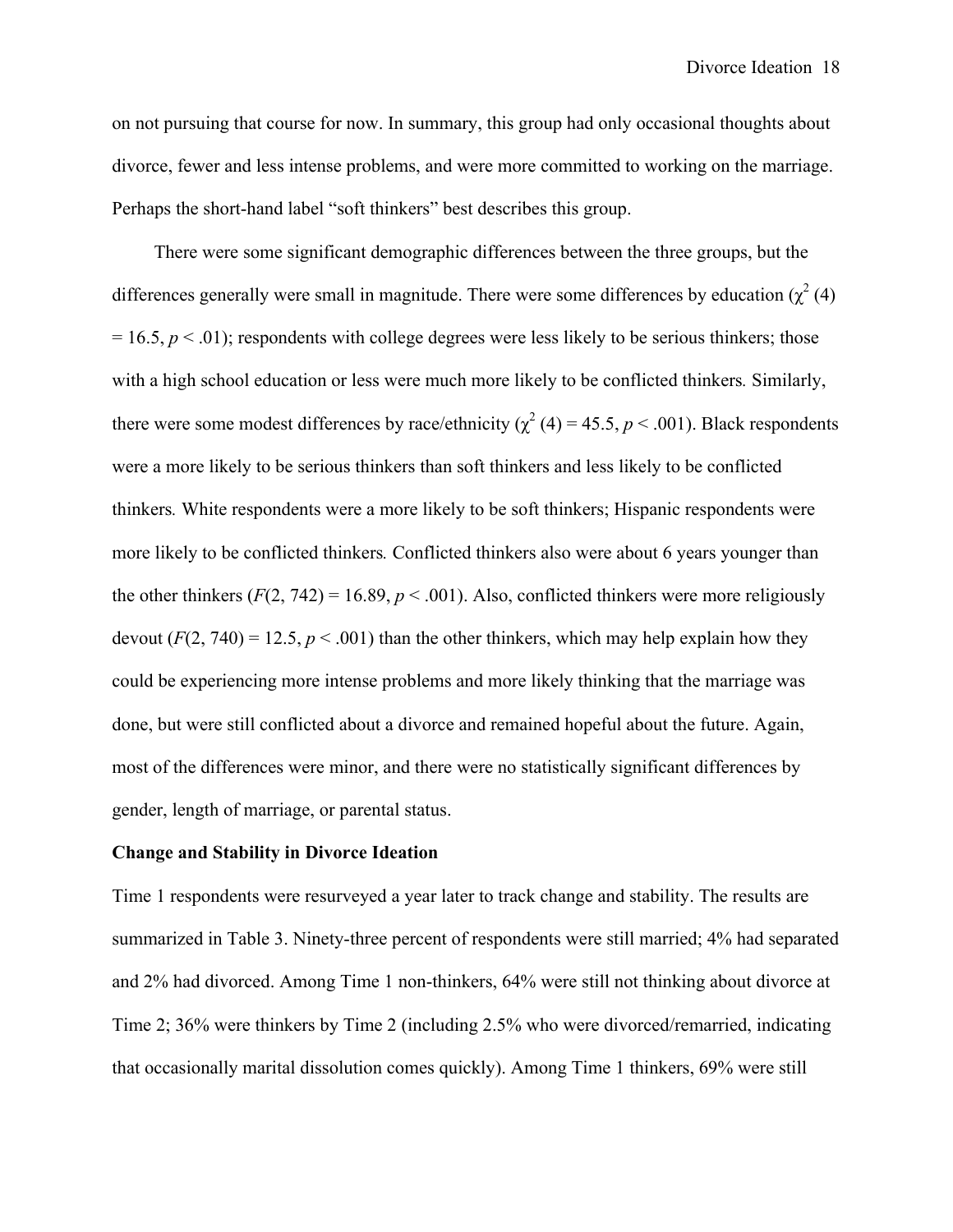thinking about divorce at Time 2 (including 4% who were separated and 3% who were divorced/remarried), whereas 31% reported no recent thoughts about divorce.

Also, instability in divorce ideation was common when looking at personal attitudes about getting a divorce. Only one-third of thinkers at Time 1 reported the same attitude about divorce a year later. For instance, among the small number of thinkers who said at Time 1 that they were done with the marriage, just 29% reported the same attitude 1 year later. In contrast, 53% reported different attitudes that suggested more openness to staying married, including 18% who reported not having recent thoughts about divorce.

Next we conducted a Latent Transition Analysis to examine changes in divorce ideation classes over time. Because thinkers could also transition to non-thinking or divorce, we estimated two additional classes at Time 2, constraining non-thinkers and divorced individuals to be in their own respective classes. To allow for estimation of the transition probability to these statuses, non-thinkers and divorced individuals' values were imputed as described earlier. Before conducting the LTA, we considered differences in attrition rates by thinking classification using the BCH method, which accounts for imprecision in the LCA classification when predicting outcomes. As there were no significant differences between classes in likelihood of attrition from the study  $(\chi^2(2) = 0.73, ns)$ , thinkers who dropped out of the study were retained in the LTA (using imputed data as described earlier).

In the LTA, we compared the means and thresholds of the class indicators to evaluate if the classes substantively changed over time. Based on the following results, we concluded that the latent classes were substantively similar at Time 1 and Time 2. Still, models constraining the LCA indicators to be equivalent over time resulted in significantly poorer fit. Looking at the standard errors and 95% confidence intervals for each of the indicators, we found that for soft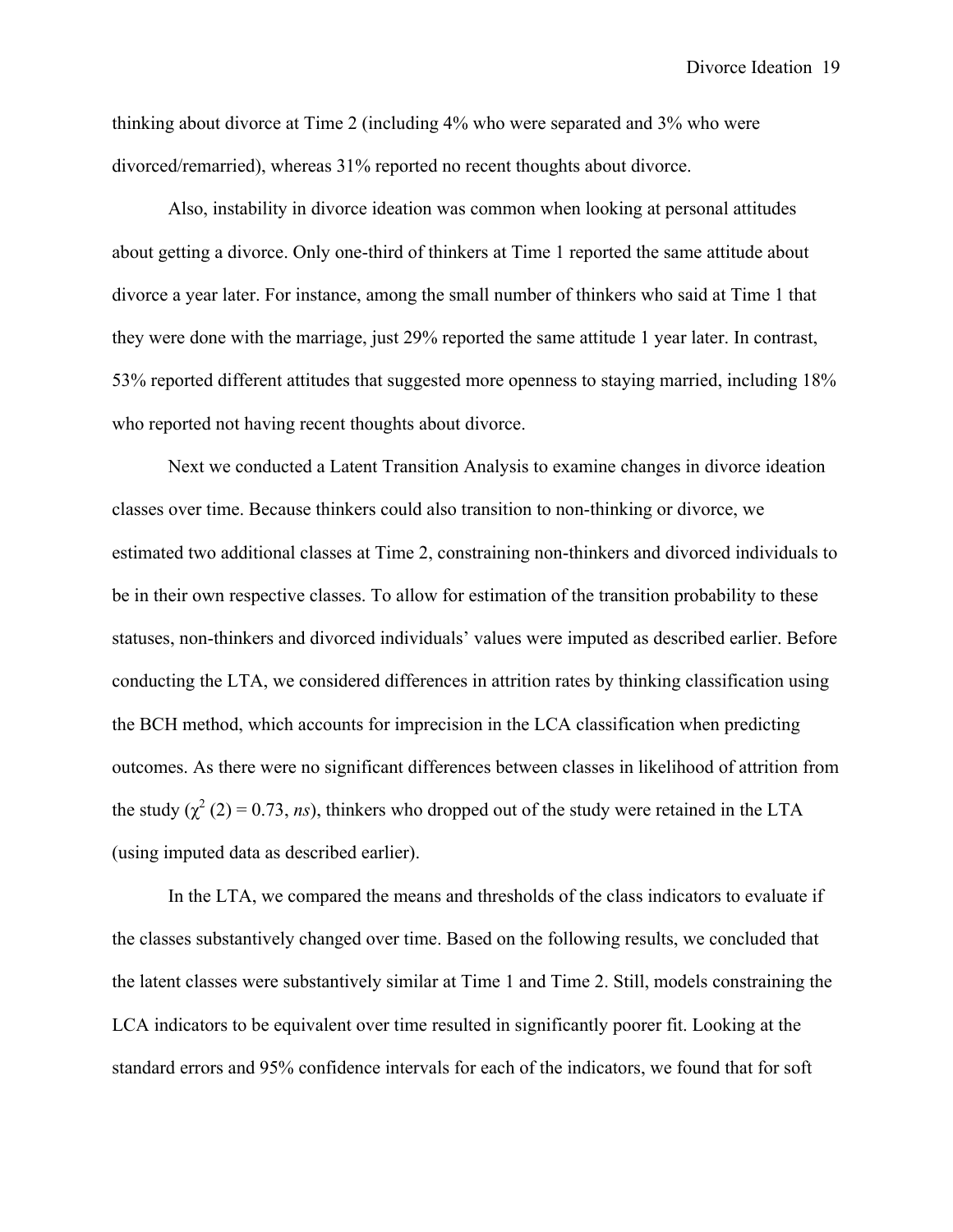and serious thinkers, 4 of the 6 continuous indicators were not significantly different, with the differences being moderate decreases in participants' hopefulness and beliefs that they would be a failure if their marriage were to end. Over time there were no significant differences in the continuous indicators for the conflicted thinkers. For the thresholds for the categorical variables, only three of the 30 threshold estimates were significantly different for any of the classes of thinkers over time. For conflicted thinkers, at Time 2 a smaller percentage indicated mental health as a major reason for their divorce thoughts and a larger percentage indicated that it was not a reason or a minor reason for their divorce thoughts. For serious thinkers, a larger percentage of serious thinkers indicated that they were done with their marriage at Time 2 than did at Time 1. Thus, the decline in model fit noted above represents an aggregation of small, largely non-significant differences rather than substantive differences. To allow for small, nuanced changes in the classes over time, we used the unconstrained model rather than the poorer-fitting, constrained model. (See Table 2.2 for more details.)

The LTA showed substantial class instability across time. Looking at the transition probabilities (see Table 4), 44% of soft thinkers at Time 1 remained soft-casual thinkers at Time 2, 10% became serious thinkers; less than 1 percent were now conflicted thinkers, 41% had transitioned to non-thinkers, and 4% had divorced by Time 2. There was more stability among serious thinkers*,* with 51% remaining such at Time 2, 21% changed to soft thinkers*,* 2% transitioned to conflicted thinkers, 21% transitioned to non-thinkers, and 5% of Time 1 longterm-problems thinkers had divorced by Time 2. Among conflicted thinkers at Time 1, 49% remained such and 8% had divorced by Time 2, but 26% transitioned to non-thinkers. Interestingly, less than 1% of conflicted thinkers changed to soft thinkers, but 18% did transition to serious thinkers. At Time 2, then, 31% of Time 1 thinkers reported no recent thoughts about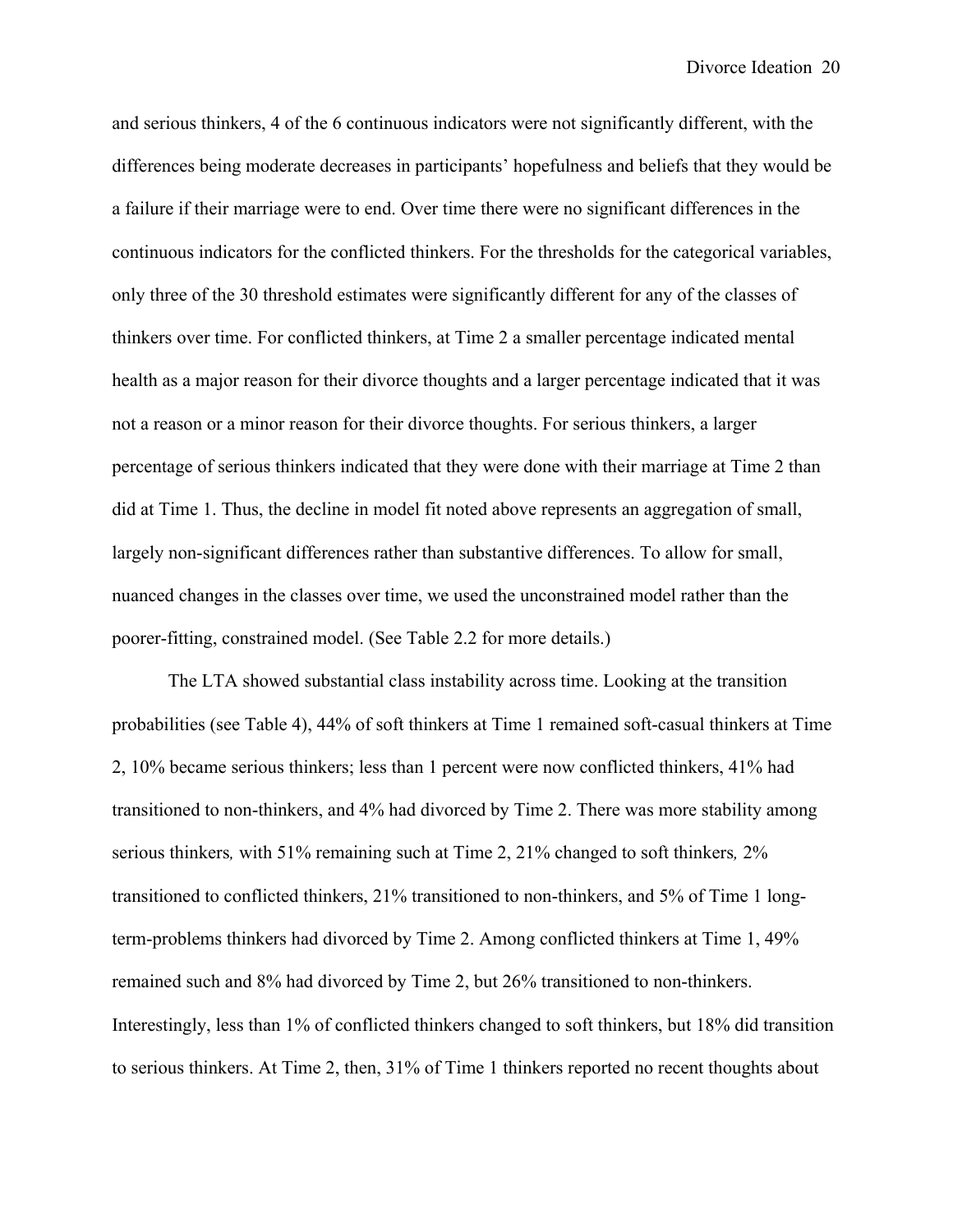divorce, with 31% now categorized as soft thinkers, 29% as serious thinkers, and 4% as conflicted thinkers (and 4% were divorced). The major transitions distinction between soft and serious thinkers was a greater likelihood of soft thinkers to become non-thinkers while serious thinkers remained such.

#### **Discussion**

In this study, our focus has been on the empirical contours of divorce ideation. Based on this longitudinal study with a nationally representative sample of married individuals (ages 25–50), we draw three general conclusions about divorce ideation. First, thinking about divorce is common, at least through the first 15 years of marriage, and common across demographic groups. More than a quarter (28%) of still-married individuals in the past had thought their marriage was in serious trouble but not recently; most (88%) of them said they were glad they were still together. (Again, note that those who divorced were truncated from the sample.) Many couples go through periods of serious marital distress but survive and even thrive. Another 25% of our sample had thought about divorce within the last 6 months. In a culture with widespread concerns about the fragility of marriage (Cherlin, 2009), thoughts about divorce intrude on many people's consciousness. A feature of modern marriages is that couples must struggle with the possibility of its demise. Within a culture of widespread acceptance of individualism, if a marriage is not fully gratifying, then questions about its viability surface (Baxter, 2010; Bellah et al., 1985). Moreover, the focus on emotional fulfillment as the primary barometer of marital health sets high expectations for marriage (Cherlin, 2009). When these expectations are not fully met, commitment uncertainty (Owens et al., 2014) and divorce ideation can result. Of course, there are other beliefs about marriage that ground the relationship in the values of social obligations and personal commitments (Baxter, 2010). But at these cognitive crossroads, beliefs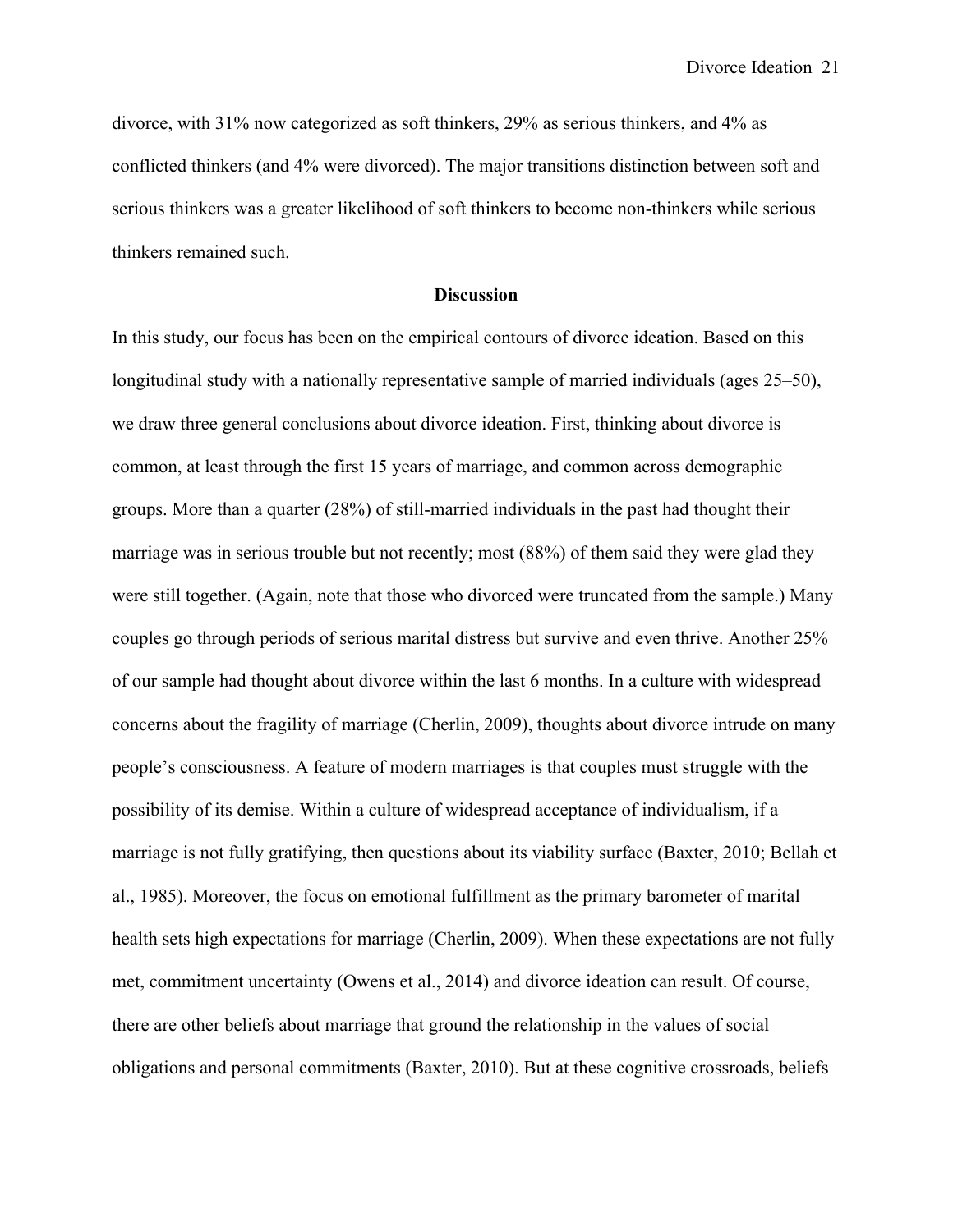about individualism and romantic love may dominate (Swidler, 2001), so that disappointment is more likely to presage thoughts about divorce.

A second conclusion from our study clarifies implications for the first. Divorce ideation is not a clear signal of the demise of the marriage. Nearly half of divorce ideation was soft thinking*,* involving infrequent thoughts about less intense problems, often not even discussed with a spouse. Many soft thinkers were still happy and hopeful about the future, suggesting that divorce was not an imminent consideration, despite the marital disappointments they were feeling. These thinkers may fit in the "precontemplation" stage of the trans-theoretical model of change (Prochaska et al., 1992)—not seriously considering a divorce despite occasional thoughts. But even among the long-term-serious thinkers*,*16% said they did not want a divorce and wanted to work on the relationship and only a small proportion (6%) of them said they were done with the marriage. Many serious thinkers said they were struggling a lot with the decision. These serious thinkers may fit best in the "contemplation" stage of change, with more frequent thoughts about divorce for longer periods of time, and more problems, but still with significant indecision. "I'm done with this marriage" was a modal response only for conflicted thinkers (33%) who were experiencing the most number and serious kinds of problems*.* Still, almost the same number (32%) reported that they did not want a divorce and wanted to work to repair the marriage and they had the highest scores on relationship hope. Thus, while some conflicted thinkers were in the "preparation" stage of change, others remained in a conflicted "contemplation" stage. Only a small proportion of all thinkers seem to fit in the "action" stage of change, moving forward actively towards a divorce.

These findings imply that divorce ideation does not straightforwardly imply divorce action. Thoughts about divorce are just thoughts, not decisions. It means ruminating on the marriage and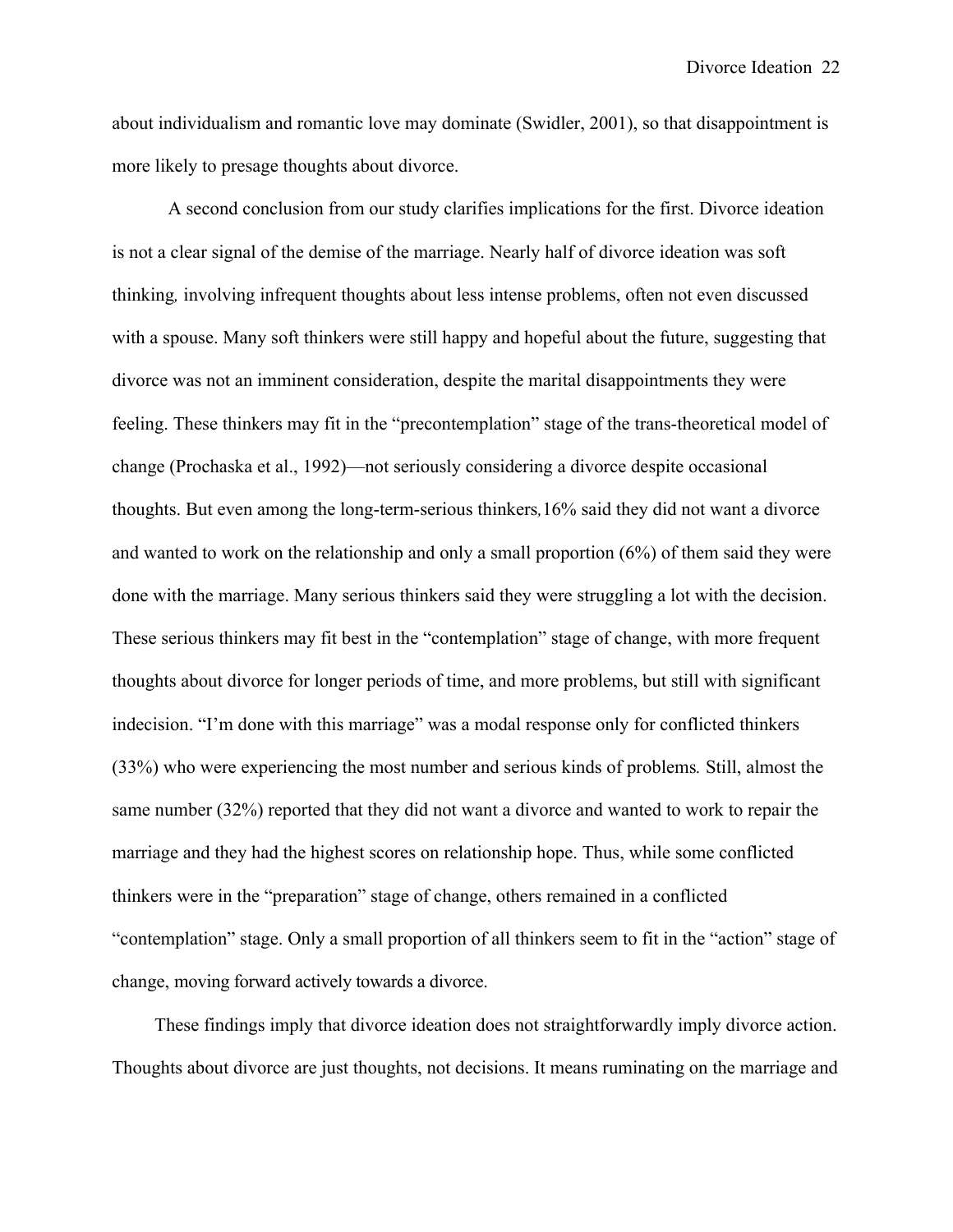its prospects and whether a divorce should be considered. Many have thoughts about divorce, but the thoughts dissipate or they do not get to a decision point for years. Especially in the context of marital commitment, divorce ideation is more benign. Commitment helps reinforce marriages by promoting a longer-term view of the relationship, supporting spouses making sacrifices for the relationship, motivating more constructive responses to negative partner behaviors, and reducing monitoring of alternative partners (Stanley, Rhoades, & Whitton, 2010).

Our third general conclusion is that divorce ideation is dynamic. More than one third (36%) of respondents went from not thinking about divorce at Time 1 to thinking about it a year later. On the other hand, 31% of those who were thinking about divorce at Time 1 were not thinking about it a year later. And 52% of Time 1 thinkers were in a different thinking (or nonthinking) category 1 year later. Soft thinkers were especially likely not to be thinking about divorce a year later. Thus, knowing what someone is thinking about divorce at one time is valuable, but it does not mean that a divorce is imminent.

### **Implications**

Our mapping of divorce ideation has implications for practitioners and researchers.

**Marriage educators.** Marriage educators strive to prevent relationship problems and the need for divorce. But perhaps their emphasis on prevention has made these programs seem less relevant to a large group of married individuals who are already having thoughts about divorce, some soft and some serious. Prevention can mean not only preventing future problems but also working on current problems before they get worse or it is too late (Bradbury & Fincham, 1990). A large proportion of individuals in our study who were thinking about divorce reported wanting to work on the marriage. These individuals could be a prime target audience for educational interventions. Marriage education programs can deal effectively with the common connection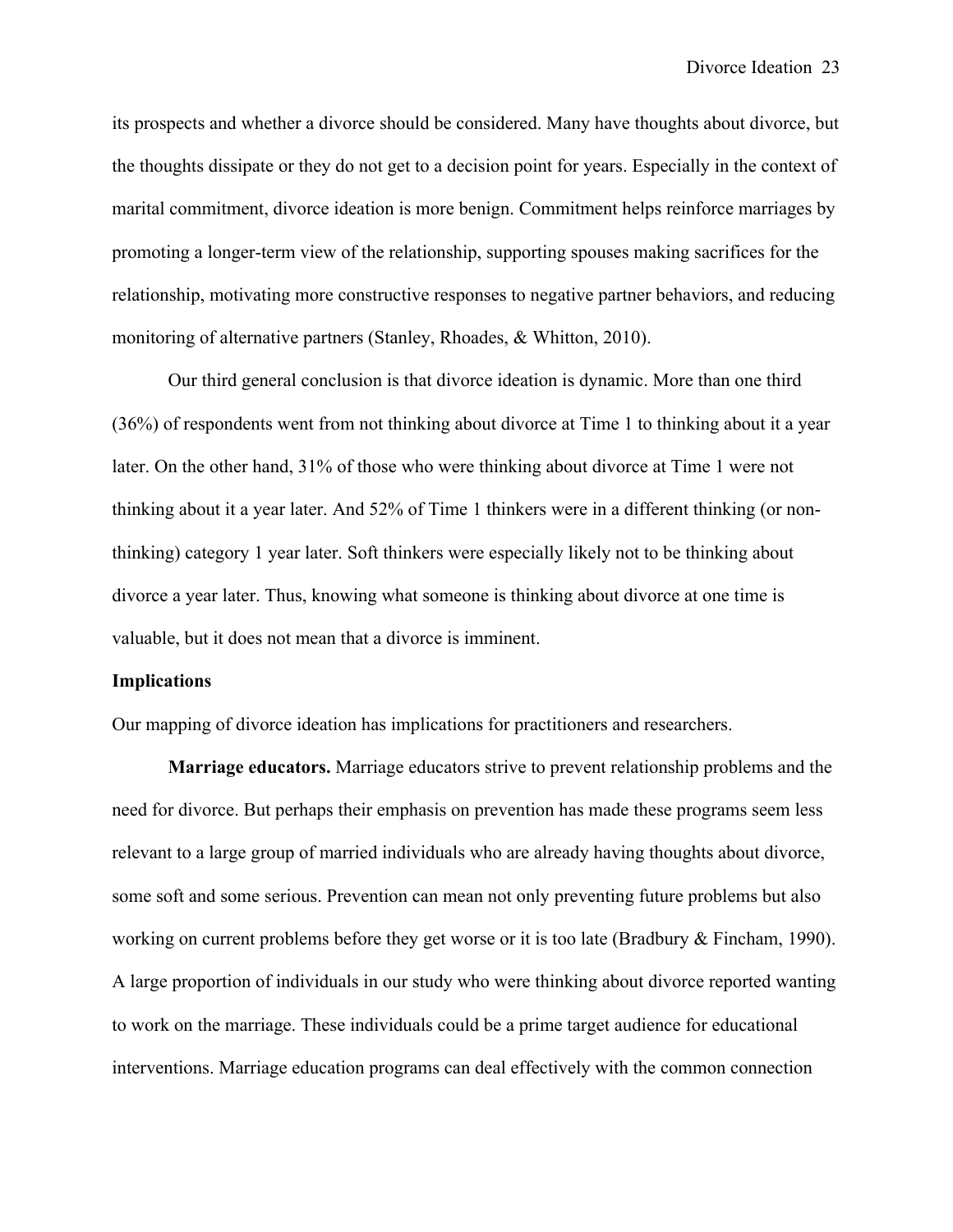and instrumental problems reported in this study (Hawkins, 2015).

**Couple therapists.** An important takeaway from this study is that divorce ideation does not equal divorce action. Couple therapists can use the findings of this study to normalize divorce ideation. Statements such as, "Research tells us that more than half of currently married couples have thought their marriage was in serious trouble at one time," could be helpful. Further, it may be beneficial to highlight that many marriages have survived serious divorce ideation and that most (still married) past thinkers report being happy in their marriages now. This may bring hope especially to a spouse who wants to work to repair the marriage.

Our follow-up survey findings demonstrate how dynamic divorce ideation can be. Thoughts of divorce fluctuate over time and serious thinkers and conflicted thinkers struggle to arrive at a place of clarity regarding this decision. Normalizing this may help thinkers realize that there does not need to be a rush to premature decision making about the future of the marriage. Distressed clients can be overwhelmed by the current state of a relationship and lose a long-term view of the marriage. Perhaps they can be buoyed by messages instilling hope as therapeutic work progresses. At the same time, successful therapy can also result in clarifying that the relationship may be dangerous to a client's physical and emotional well-being. Also, we acknowledge the possibility that our survey captured individuals who are earlier in the divorce ideation process than the clients who couple therapists usually see.

Clinical research has found that many couples on the brink of divorce are "mixedagenda" couples, with one partner considering divorce and the other wanting to stay in the marriage (Doherty, Harris, & Wilde, 2016). These couples may require a specific counseling approach before couple therapy could successfully begin. There is probably some benefit in helping couples articulate their divorce ideation to one another, noting our finding that many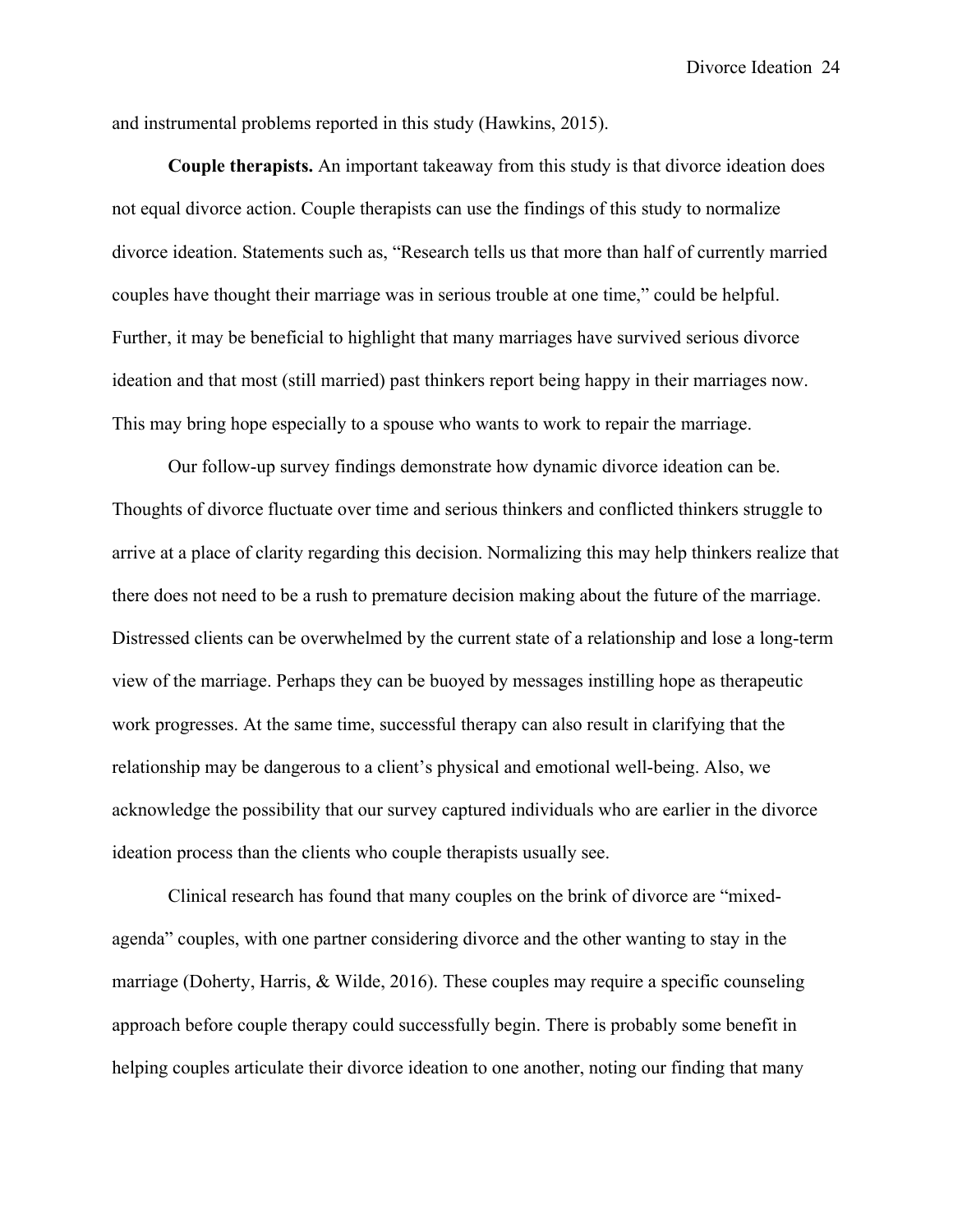current thinkers have not voiced their thoughts to their spouse. Discussing divorce ideation openly with each other can help both partners consider the options in front of them and may result in greater understanding. Doherty's "Discernment Counseling" model might be an appropriate intervention for these couples, where the goal is to help both partners take a good look at the marriage and gain a greater sense of clarity and confidence in a decision about their future before any therapy actually begins (Doherty, Harris, & Wilde, 2016).

**Researchers.** Despite the methodological strengths of our study, there are limitations. One limitation is that we only studied the perspective of one individual in the marriage. While our study shows that divorce ideation often is an intrapersonal process—recall that many thinkers had not spoken to their spouse about their thoughts—clearly there are crucial dyadic dimensions to divorce ideation and decision making. Hence, an important advance in the study of divorce ideation will be to survey its dyadic contours—what both spouses are thinking. A second limitation of our study is its focus on cognition and behavior. We have not explored in depth the essential emotional or spiritual landscape of divorce ideation, and this restricts a full mapping of the territory. Finally, qualitative studies will give a more fine-grained perspective on divorce ideation and how spouses are making decisions about leaving, staying, and working on their marriage. Hence, there remains more work for researchers to do to understand divorce ideation.

In summary, our study of divorce ideation reveals that it is common and dynamic but does not does necessarily foreshadow the end of a marriage. Practitioners can use these findings to help couples come to greater clarity about the future direction of their marriage.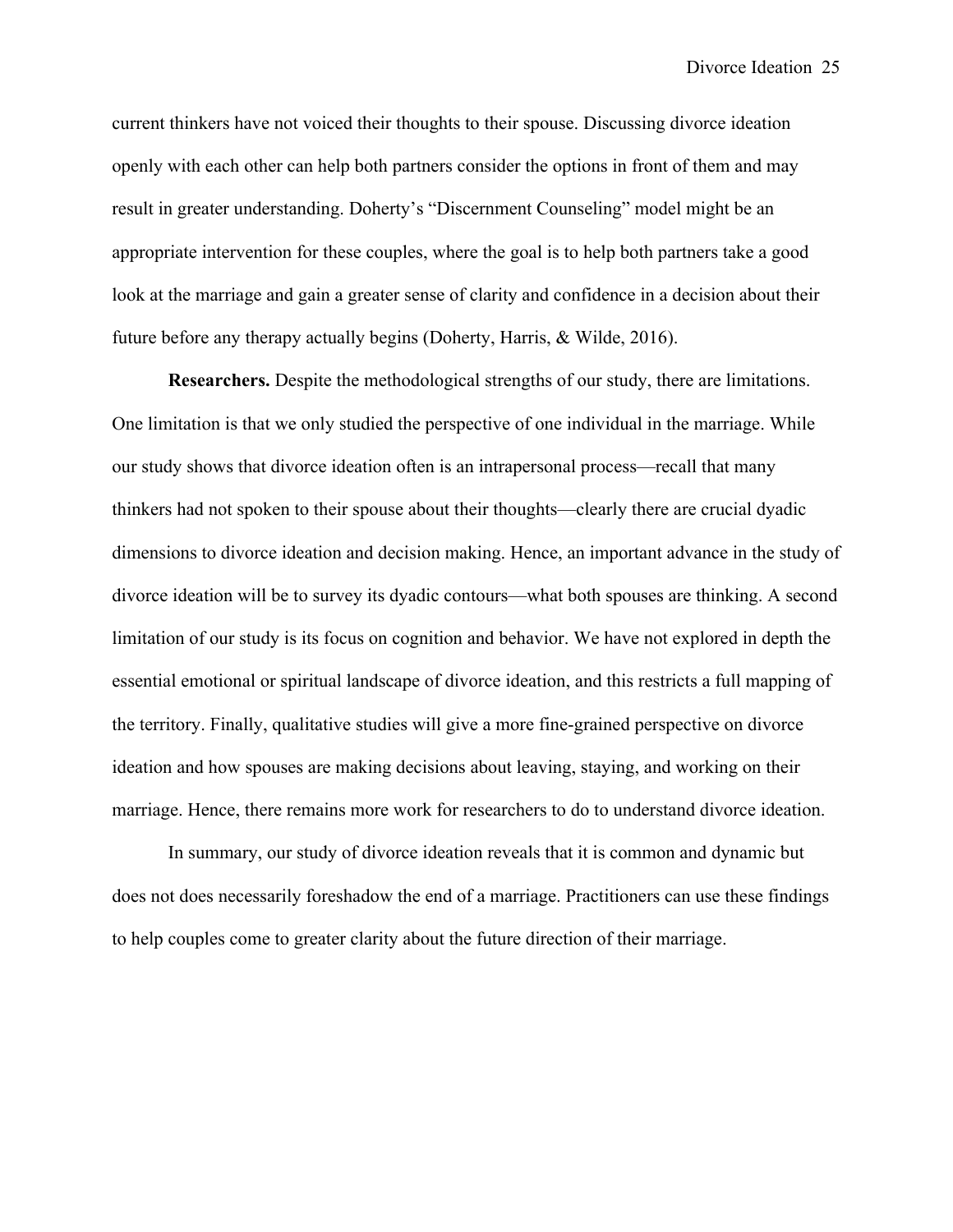#### **References**

- Albrecht, S. L., & Kunz, P. R. (1980). The decision to divorce: A social exchange perspective. *Journal of Divorce*, *3*(4), 319–337. doi: 10.1300/J279v03n04 02
- Allen, S. M., & Hawkins, A. J. (2017). Theorizing about the divorce/reconciliation decisionmaking process. *Journal of Family Theory and Review, 9,* 50-68*.* doi: 10.1111/jftr.12176
- Amato, P. R., & Anthony, C. J. (2014). Estimating the effects of parental divorce and death with fixed effects models. *Journal of Marriage and Family, 76,* 370-386. doi: 10.1111/jomf.12100

Amato, P. R., & Booth, A. (1997). *A generation at risk.* Cambridge, MA: Harvard University.

Asparouhov, T., & Muthén, B. (2015, May). *Auxiliary variables in mixture modeling: Using the BCH method in Mplus to estimate a distal outcome model and an arbitrary secondary model*. Retrieved from http://www.statmodel.com/examples/webnotes/webnote21.pdf

Baxter, L. A., & Montgomery, B. M. (1996). *Relating: Dialogues and dialectics*. NY: Guilford.

- Booth, A. & White, L. (1980). Thinking about divorce. *Journal of Marriage and the Family, 42*, 605-616.
- Bradbury, T. N., & Fincham, F. D. (1990). Preventing marital dysfunction: Review and analysis. In F. D. Fincham & T. N. Bradbury (Eds.), *The psychology of marriage: Basic issues and applications* (pp. 375–401). New York: Guilford.
- Broman, C. L. (2002). Thinking of divorce, but staying married: The interplay of race and marital satisfaction. *Journal of Divorce & Remarriage*, *37*(1-2), 151–161.

Cherlin, A. J. (2009). *The marriage-go-round.* New York: Knopf.

Collins, L. M., & Lanza, S. T. (2010). *Latent class and latent transition analysis: With applications in the social, behavioral, and health sciences*. New York: Wiley.

De Graff, P. M., & Kalmijn, M. (2006). Divorce motives in a period of rising divorce. *Journal of*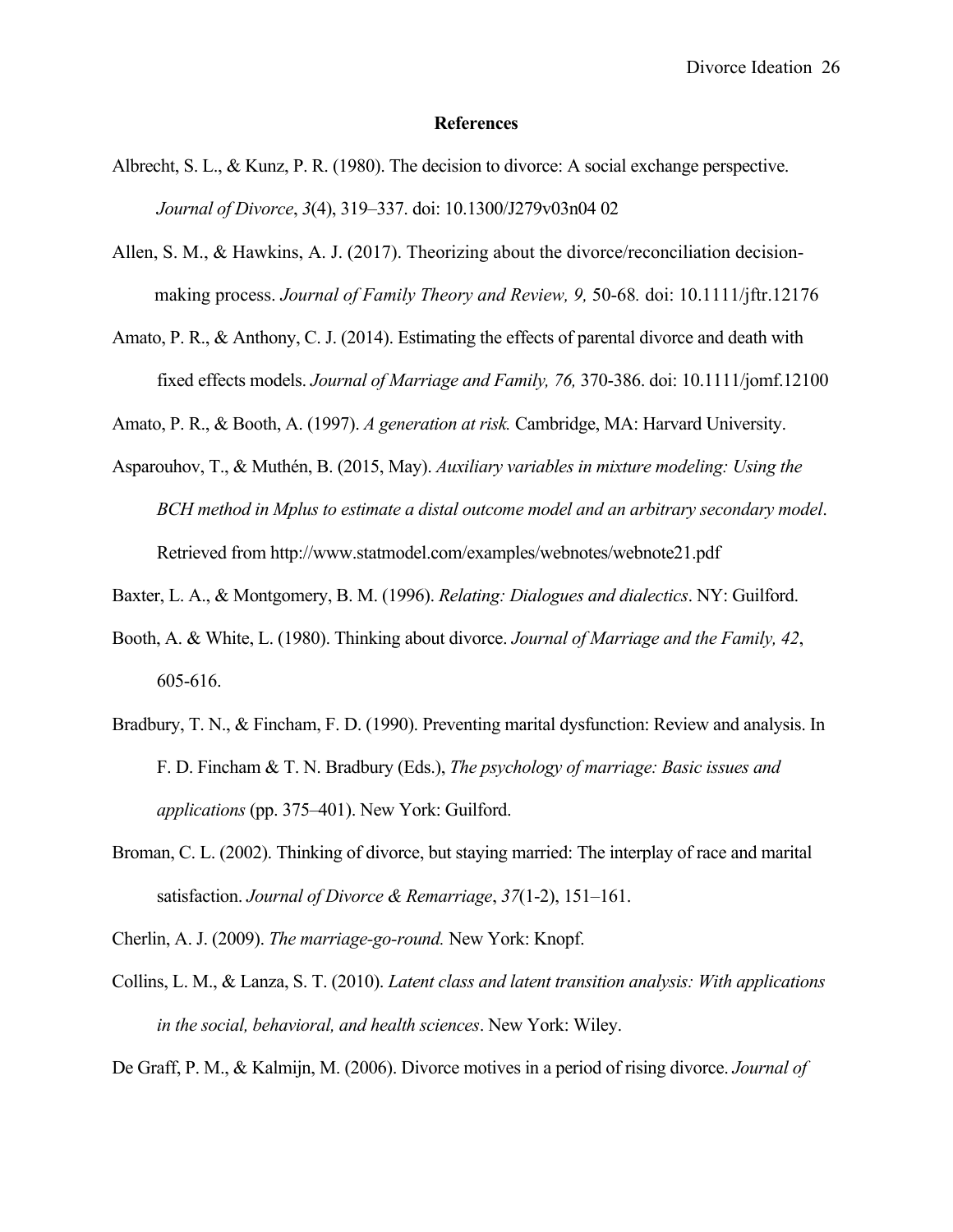*Family Issues, 27,* 483-505. doi: 10.1177/0192513X05283982

- Doherty, W. J., Harris, S. M., & Didericksen, K. W. (2016). A typology of attitudes about divorce among parents in the divorce process. *Journal of Divorce & Remarriage*, *57*, 1–11. doi: 10.1080/10502556.2015.1092350
- Doherty, W. J., Harris, S. M., & Wilde, J. L., (2016). Discernment counseling for "mixed-agenda" couples. *Journal of Marital and Family Therapy, 42,* 246-255. doi: 10.1111/jmft.12132
- Doherty, W. J., Willoughby, B. J., & Peterson, B. (2011). Interest in marital reconciliation among divorcing parents. *Family Court Review*, *49*, 313–321. doi: 10.1111/j.1744-1617.2011.01373.x
- Donovan, R. L., & Jackson, B. L. (1990). Deciding to divorce: A process guided by social exchange, attachment and cognitive dissonance theories. *Journal of Divorce*, *13*, 23–35.
- Doss, B. D., Rhoades, G. K., Stanley, S. M. and Markman, H. J. (2009), Marital Therapy, Retreats, and Books: The Who, What, When, and Why of Relationship Help-Seeking. *Journal of Marital and Family Therapy, 35,* 18–29. doi:10.1111/j.1752-0606.2008.00093.x
- Fackrell, T. A. (2012). Wandering in the wilderness: A grounded theory study of the divorce or reconciliation decision-making process. Unpublished doctoral dissertation, Brigham Young University, Provo, UT.
- Harris, S. M., Crabtree, S. A., Bell, N. K., Allen, S. M., & Roberts, K. M. (2017). Seeking clarity and confidence in the divorce decision-making process. *Journal of Divorce and Remarriage, 58,* 83-95. doi: 10.1080/10502556.2016.1268015
- Hawkins, A. J. (2015). Does it work? Effectiveness research on relationship and marriage education. In J. Ponzetti (Ed.), *Evidence-based approaches to relationship and marriage education* (pp. 66–73)*.* New York: Routledge.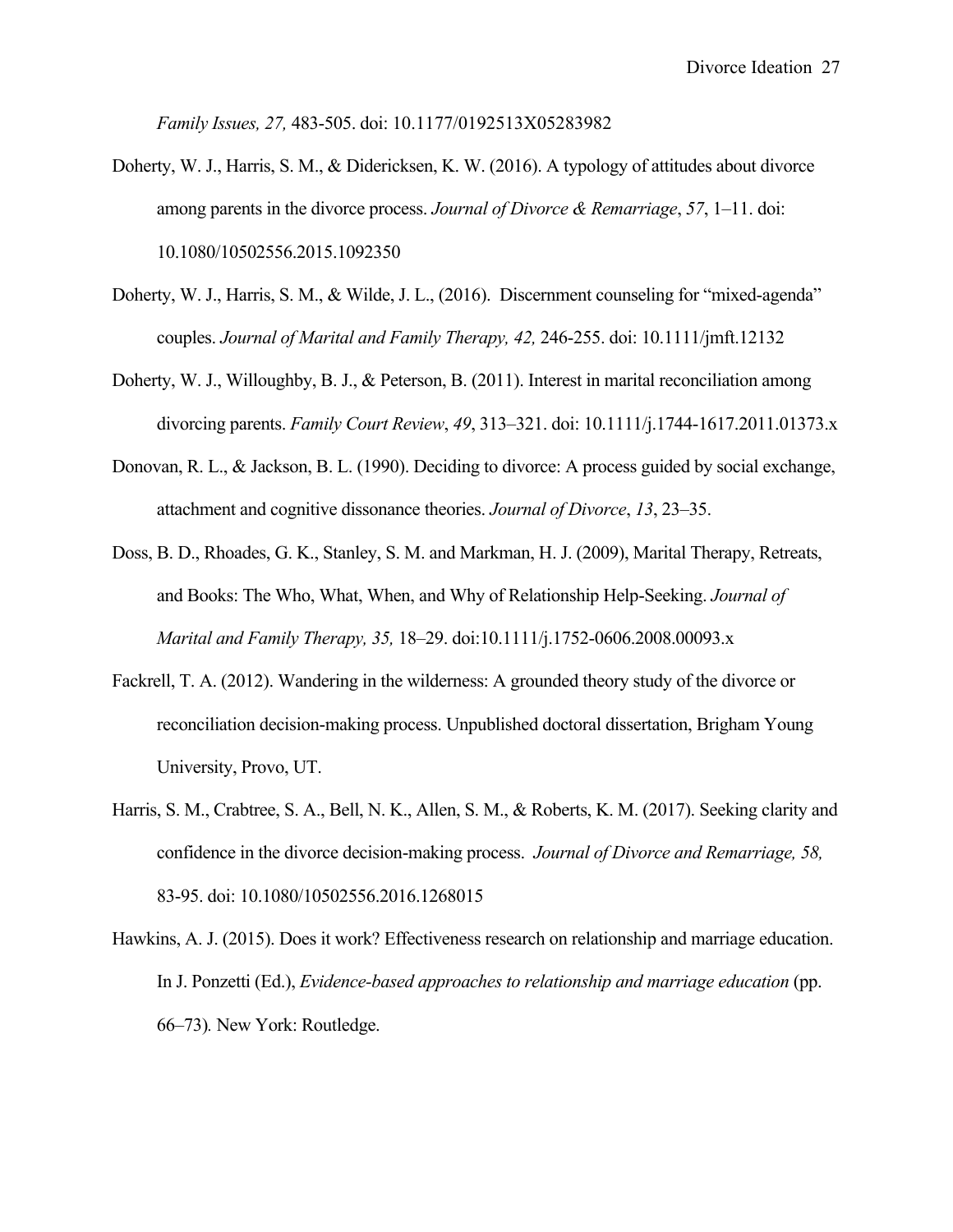- Howard, W. J., Rhemtulla, M., & Little, T. D. (2015). Using principle components as auxiliary variables in missing data estimation. *Multivariate Behavioral Research, 50,* 285-299. doi:10.1080/00273171.2014.999267
- Kanewischer, E. J. W., & Harris, S. M. (2015). Deciding not to un-do the "I do": Therapy experiences of women who consider divorce but decide to remain married. *Journal of Marital and Family Therapy*, *41*, 367–380. doi: 10.1111/jmft.12064
- Kennedy, S., & Ruggles, S. (2014). Breaking up is hard to count: The rise of divorce in the United States, 1980-2010. *Demography, 51,* 587-598. doi: 10.1007/s13524-013-0270-9
- Kitson, G. C., & Langlie, J. K. (1984). Couples who file for divorce but change their minds. *American Journal of Orthopsychiatry*, *54*(3), 469–489. doi: 10.1111/j.1939- 0025.1984.tb01512x
- Lang, K. M., Chesnut, S., & Little, T. D. (2016). quark: Automatic extraction of auxiliary variables from large datasets [R Package]. Retrieved from http://github.com/quarkpackage/quark
- Little, R. J., & Rubin, D. B. (2002). *Statistical analysis with missing data.* Hoboken, NJ: Wiley.
- Laursen, B. P., & Hoff, E. (2006). Person-centered and variable-centerd approaches to longitudinal data. *Merrill-Palmer Quarterly, 52,* 377-389.
- Marks, L. (2015). A pragmatic, step-by-step guide for qualitative methods: Capturing the disaster and long-term recovery stories of Katrina and Rita. *Current Psychology*, *34*, 494–505*.* doi: 10.1007/s12144-015-9342-x
- Nylund, K. L., Asparouhov, T., & Muthén, B. O. (2007). Deciding on the number of classes in latent class analysis and growth mixture modeling: A Monte Carlo simulation study. *Structural Equation Modeling*, *14*, 535–569. doi:10.1080/10705510701575396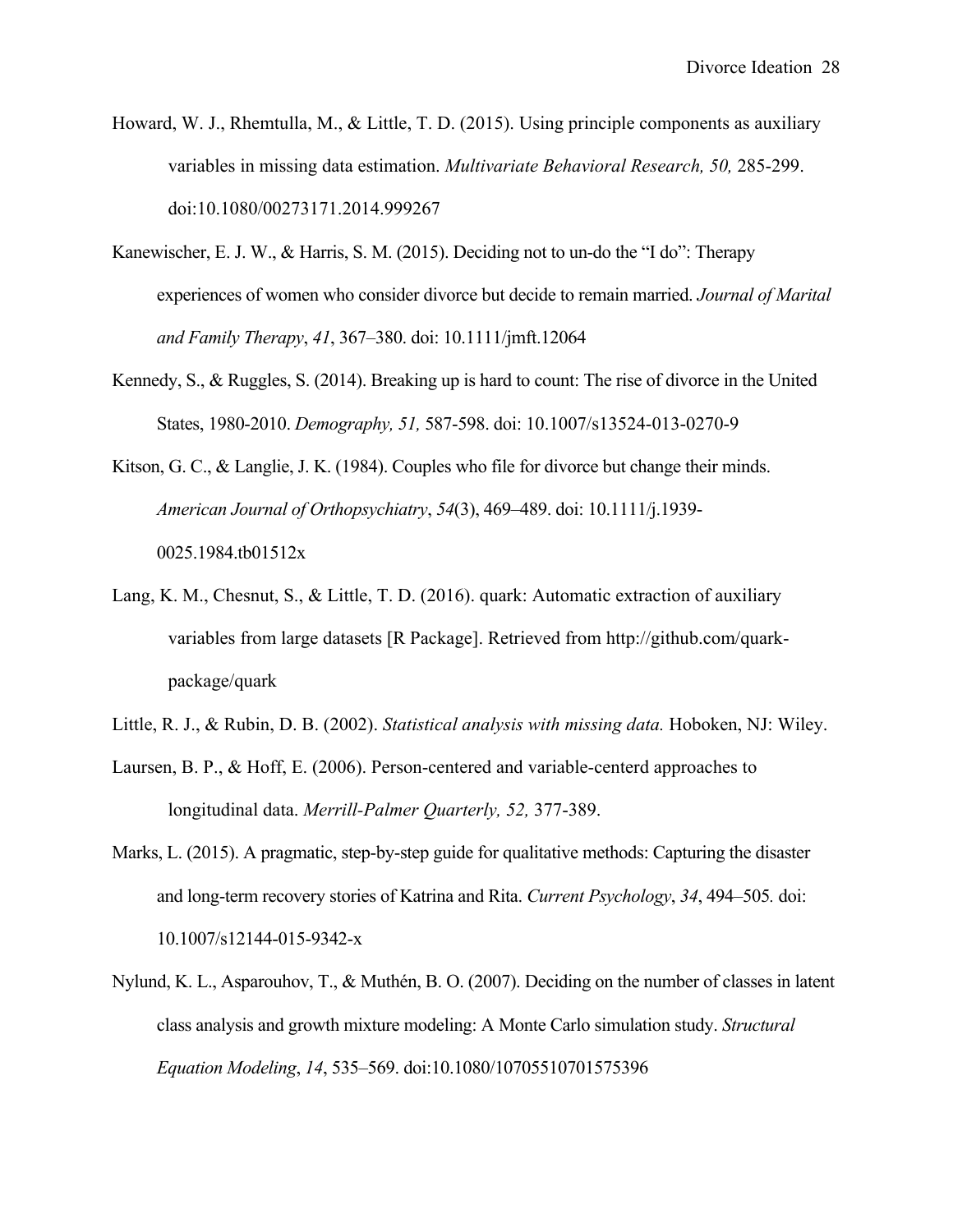- Owen, J. Rhoades, G., Shuck, B., Fincham, F. D., Stanley, S, Markman, H., & Knopp, K. (2014). Commitment uncertainty: A theoretical review. *Couple and Family Psychology: Research and Practice, 3,* 207-219. doi: 10.1037/cfp0000028
- Pew Research Center (2016). Evaluating online nonprobability surveys. Retrieved from http://www.pewresearch.org/files/2016/04/Nonprobability-report-May-2016-FINAL.pdf
- Plauche, H. P., Marks, L. D., & Hawkins, A. J. (2016). Why we chose to stay together: Qualitative interviews with separated couples who chose to reconcile. *Journal of Divorce & Remarriage, 57,* 317-337. doi: 10.1080/10502556.2016.1185089
- Prochaska, J. O., DiClemente, C. C., & Norcross, J. C. (1992). In search of how people change: Applications to addictive behaviors. *American Psychologist*, *47,* 1102–1114.
- Stanley, S. M., Rhoades, G. K., & Whitton, S. W. (2010). Commitment: Functions, formation, and the securing of romantic attachment. *Journal of Family Theory & Review, 2,* 243-257. doi: 10.1111/j.1756-2589.2010.00060.x

Swidler, A. (2001). *Talk of love: How culture matters*. University of Chicago.

- Vaughan, D. (1990). *Uncoupling: Turning points in intimate relationships*. New York: Random House.
- Vink, G., Frank, L. E., Pannekoek, J., & van Buuren, S. (2014). Predictive mean matching imputation of semicontinuous variables. *Statistica Neerlandica*, *68*(1), 61-90. doi:10.1111/stan.12023
- Weiss, R. L., & Cerreto, M. C. (1980). The marital status inventory: Development of a measure of dissolution potential. *The American Journal of Family Therapy, 8,* 80-85. doi: 10.1080/01926188008

Wood, R. G., Moore, Q., Clarkwest, A., & Killewald, A. (2014). The long-term effects of Building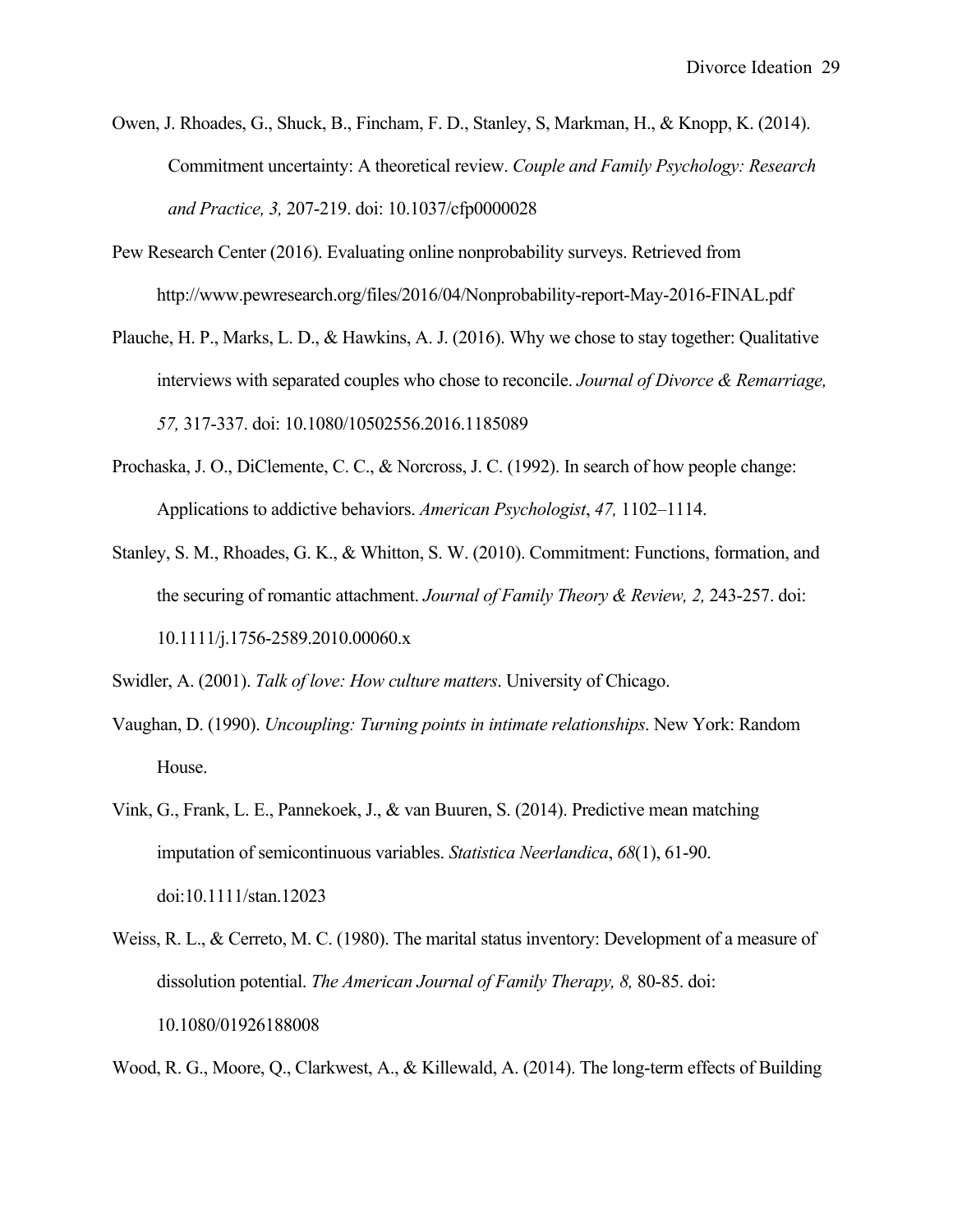Strong Families: A program for unmarried parents. *Journal of Marriage and Family*, *76*, 446–

463. doi: 10.1111/jomf.12094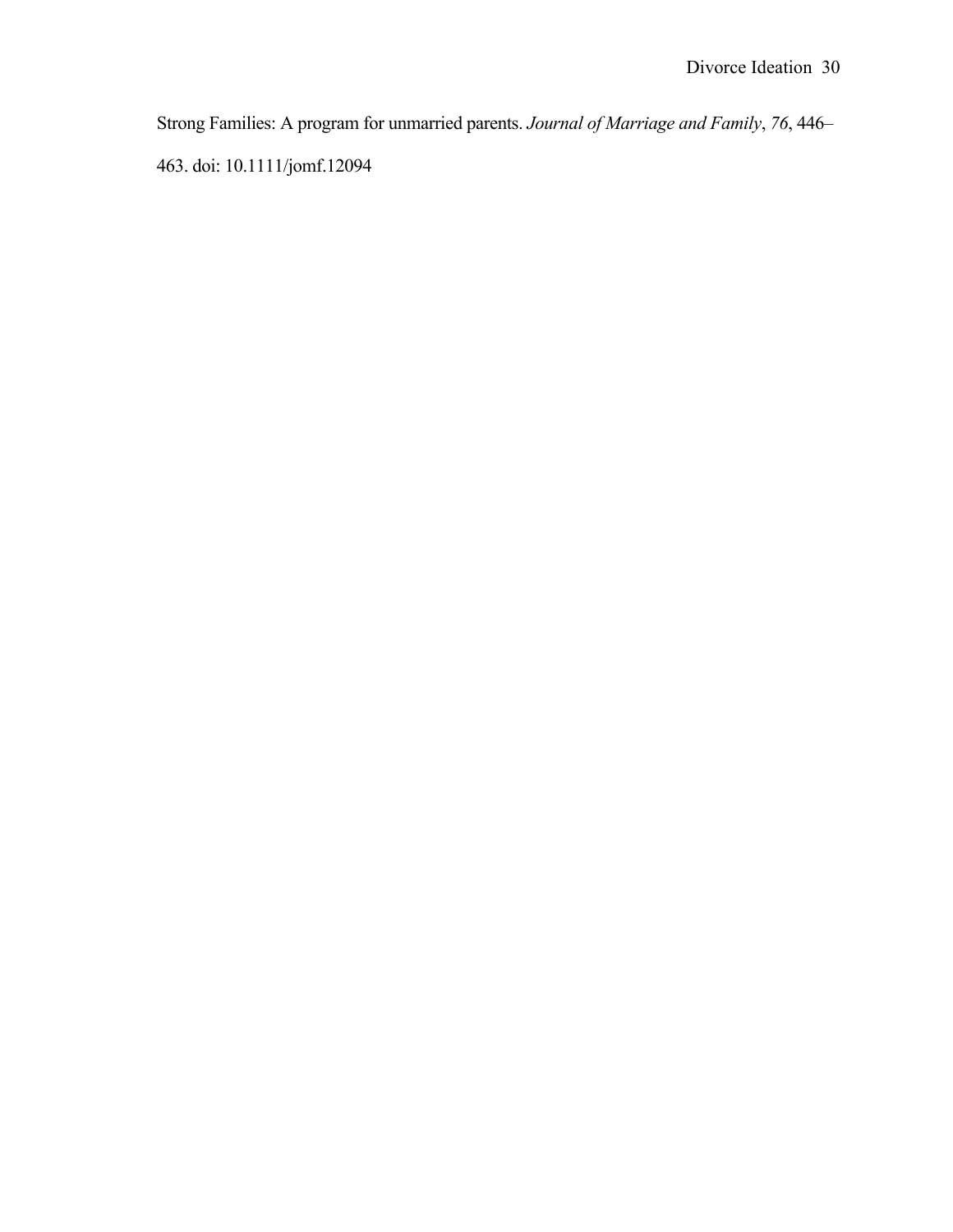| # of Classes | Loglikelihood | <b>AIC</b> | <b>BIC</b> | <b>SABIC</b> | Entropy |
|--------------|---------------|------------|------------|--------------|---------|
| 1 Class      | $-12289.67$   | 24631.34   | 24751.29   | 24668.73     |         |
| 2 Classes    | $-11691.17$   | 23488.33   | 23732.84   | 23564.55     | .79     |
| 3 Classes    | $-11491.63$   | 23143.25   | 23512.33   | 23258.30     | .86     |
| 4 Classes    | $-11343.37$   | 22900.73   | 23394.36   | 23054.60     | .87     |
| 5 Classes    | $-11249.27$   | 22766.55   | 23384.74   | 22959.24     | .81     |

Table 1: Time1 Latent Class Enumeration Fit Statistics

*Notes*. AIC = Akaike Information Criterion. BIC = Bayesian Information Criterion. SABIC = Sample size-adjusted BIC. LMR = Lo-Mendell-Rubin likelihood ratio test. Lower Information Criteria scores indicate better model fit. Entropy values above .80 indicate good latent class classification in the model. Note that the bootstrap likelihood ratio and and Lo-Mendell Rubin tests are not available with multiple imputation. The 4-class solution suggested a subset of serious thinkers who had more connection problems and less relationship hope than other serious thinkers. We decided that this level of nuance was substantively not essential so we retained the more parsimonious 3-class solution.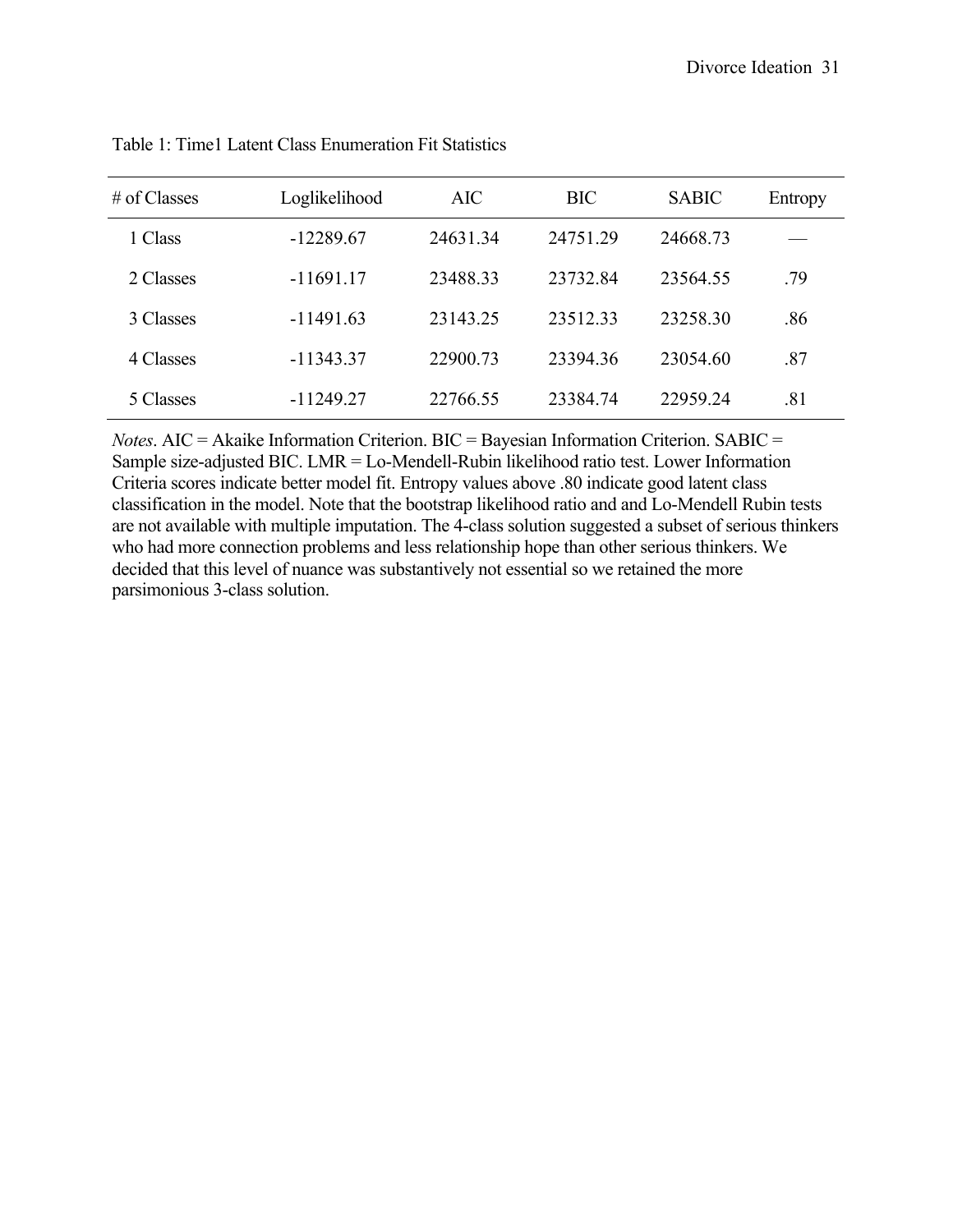| Table 2.1: Time 1 Means and Categorical Responses by Latent Class |                        |               |                                     |                         |                             |                          |  |
|-------------------------------------------------------------------|------------------------|---------------|-------------------------------------|-------------------------|-----------------------------|--------------------------|--|
|                                                                   | Soft Thinkers (48.92%) |               | Long-term-Serious Thinkers (45.18%) |                         | Conflicted Thinkers (5.90%) |                          |  |
|                                                                   | (a)                    |               | (b)                                 |                         | (c)                         |                          |  |
| Continuous Indicators                                             | Mean                   | <b>SE</b>     | Mean                                | <b>SE</b>               | Mean                        | $\rm SE$                 |  |
| Relationship hope (1 to 7)                                        | $5.94^{b}$             | 0.08          | $4.29^{a,c}$                        | 0.13                    | $6.01^{b}$                  | 0.26                     |  |
| Connection problems $(0 \text{ to } 6)$                           | $2.42^{b,c}$           | 0.16          | 4.12 $a,c$                          | 0.11                    | $5.51^{a,b}$                | 0.23                     |  |
| Role problems $(0 \text{ to } 4)$                                 | $1.39^{b,c}$           | 0.06          | $1.87^{a,c}$                        | 0.09                    | $3.38^{a,b}$                | 0.17                     |  |
| Intense problems $(0 \text{ to } 4)$                              | $0.48$ b,c             | 0.06          | $1.24$ <sup>a,c</sup>               | 0.09                    | $3.28^{a,b}$                | 0.58                     |  |
| Feel failure if divorce (1 to 7)                                  | $5.00^{b}$             | 0.14          | 4.13 $a, c$                         | 0.14                    | 5.97 $^{\rm b}$             | 0.66                     |  |
| Struggled with clarity (1 to 7)                                   | $3.75^{b,c}$           | 0.13          | 5.12 <sup>a</sup>                   | 0.12                    | 5.82 <sup>a</sup>           | 0.78                     |  |
| Categorical Indicators                                            | $\frac{0}{0}$          |               | $\frac{0}{0}$                       |                         | $\frac{0}{0}$               |                          |  |
| Problem - Mental Health                                           |                        |               |                                     |                         |                             |                          |  |
| Not a reason                                                      |                        | 57.50% b,c    | 41.49% a,c                          |                         | $0.00\%$ <sup>a,b</sup>     |                          |  |
| Minor Reason                                                      |                        | 25.31% b,c    | 28.52% a,c                          |                         | $18.59\%$ <sup>a,b</sup>    |                          |  |
| Major Reason                                                      | $17.19\%$ b,c          |               | 29.99% a,c                          |                         | $81.41\%$ <sup>a,b</sup>    |                          |  |
| Problem - Conflict as a Reason                                    |                        |               |                                     |                         |                             |                          |  |
| Not a reason                                                      | $35.15\%$ b,c          |               | $17.36\%$ <sup>a,c</sup>            |                         | $0.00\%$ <sup>a,b</sup>     |                          |  |
| Minor Reason                                                      | $37.91\%$ b,c          |               | $32.66\%$ <sup>a</sup>              |                         | $25.61\%$ <sup>a</sup>      |                          |  |
| Major Reason                                                      | $26.93\%$ b,c          |               | 49.98% <sup>a</sup>                 |                         | 74.39% <sup>a</sup>         |                          |  |
| Attitude about Marriage                                           |                        |               |                                     |                         |                             |                          |  |
| Done with marriage                                                | $0.84\%$ b,c           |               |                                     | $5.56\%$ <sup>a,c</sup> |                             | $32.64\%$ <sup>a,b</sup> |  |
| Mixed Feelings                                                    | $9.17\%$ b,c           |               | 38.90% <sup>a</sup>                 |                         | $21.08\%$ <sup>a</sup>      |                          |  |
| <b>Consider Working</b>                                           | $11.27\%$ b,c          |               | $36.52\%$ <sup>a</sup>              |                         | $14.01\%$ <sup>a</sup>      |                          |  |
| Don't want divorce                                                |                        | 69.29% b,c    | $15.72\%$ <sup>a,c</sup>            |                         | $32.28\%$ <sup>a,b</sup>    |                          |  |
| None                                                              |                        | $9.43\%$ b,c  |                                     | $3.31\%$ <sup>a,c</sup> |                             | $0.00\%$ <sup>a,b</sup>  |  |
| Length of Divorce Thoughts                                        |                        |               |                                     |                         |                             |                          |  |
| 0-3 Months                                                        | $28.49\%$ <sup>b</sup> |               | 4.70% $^{\circ}$                    |                         | 26.19%                      |                          |  |
| 4-6 Months                                                        | $15.80\%$ <sup>b</sup> |               | $10.81\%$ <sup>a,c</sup>            |                         | $29.84\%$ <sup>b</sup>      |                          |  |
| 7-11 Months                                                       | $14.86\%$ <sup>b</sup> |               | 13.49% a,c                          |                         | $31.21\%$ <sup>b</sup>      |                          |  |
| 12-23 Months                                                      | $8.88\%$ b,c           |               | 24.99% a,c                          |                         | 4.64% $b, c$                |                          |  |
| 24+ Months                                                        | $31.98\%$ b            |               | 46.01% $^a$                         |                         | 8.12%                       |                          |  |
| How Many Times Had Divorce Thoughts in Last 6 Months              |                        |               |                                     |                         |                             |                          |  |
| A few times                                                       |                        | $90.64\%$ b,c | 48.85% <sup>a</sup>                 |                         | 50.57% <sup>a</sup>         |                          |  |
| <b>Several Times</b>                                              |                        | $8.14\%$ b,c  | $30.13\%$ <sup>a</sup>              |                         | $12.45\%$ <sup>a</sup>      |                          |  |
| A lot of times                                                    | $1.22\%$ b,c           |               | $21.02\%$ <sup>a</sup>              |                         | 36.98% <sup>a</sup>         |                          |  |

Divorce Ideation 32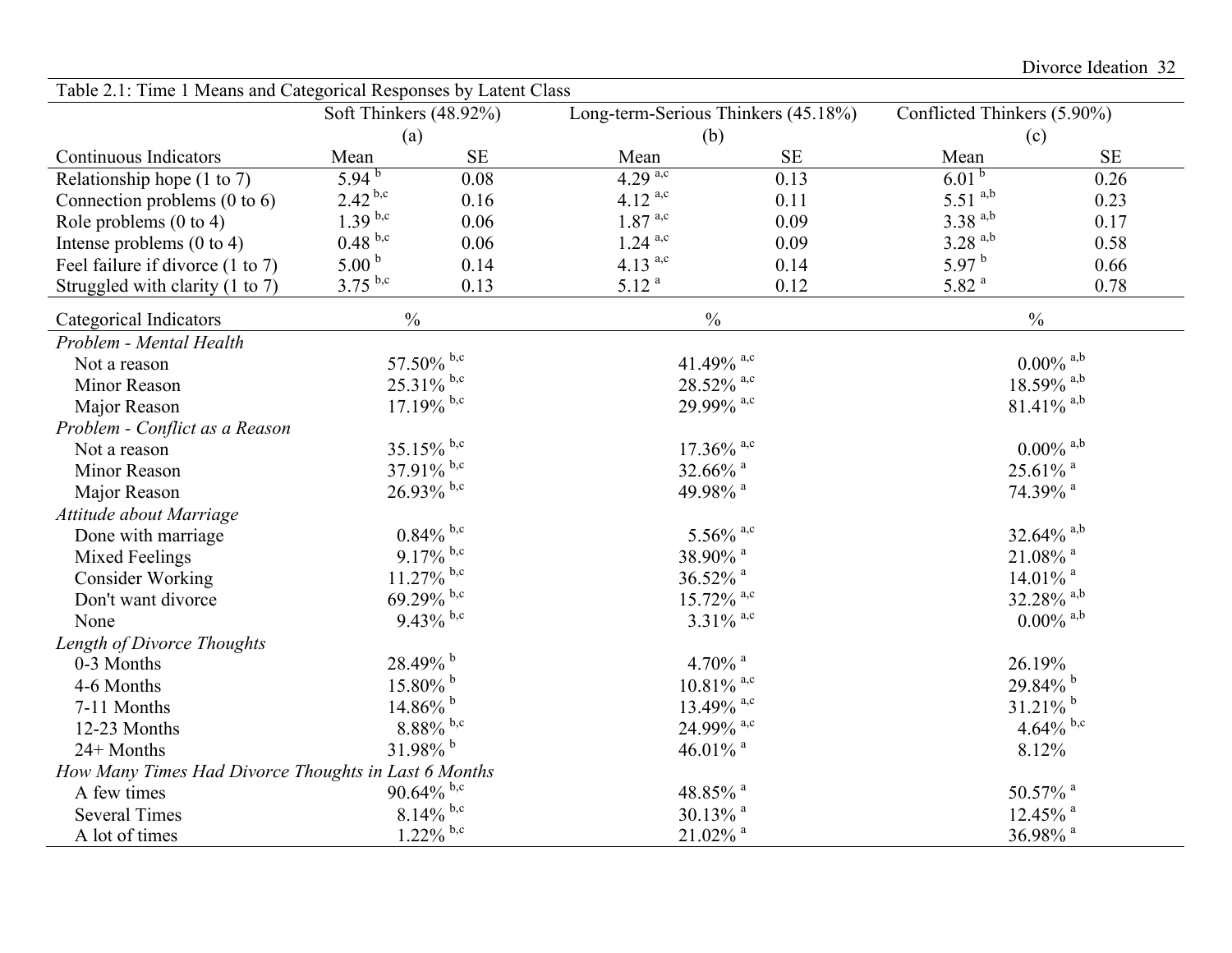| Table 2.2: Time 2 Means and Categorical Responses by Latent Class |                                           |                                             |                             |                                              |                            |                            |                            |                        |                              |                            |
|-------------------------------------------------------------------|-------------------------------------------|---------------------------------------------|-----------------------------|----------------------------------------------|----------------------------|----------------------------|----------------------------|------------------------|------------------------------|----------------------------|
|                                                                   | Non-Thinkers                              |                                             | <b>Soft Thinkers</b>        |                                              | Long-term-Serious          |                            | <b>Conflicted Thinkers</b> |                        | Divorced                     |                            |
|                                                                   | (31.37%)                                  |                                             | $(30.85\%)$                 |                                              | $(28.91\%)$                |                            | $(4.37\%)$                 |                        | $(4.50\%)$                   |                            |
|                                                                   | (a)                                       |                                             |                             | (b)<br>(c)                                   |                            | (d)                        |                            | (e)                    |                              |                            |
| Continuous Indicators                                             | Mean                                      | <b>SE</b>                                   | Mean                        | <b>SE</b>                                    | Mean                       | <b>SE</b>                  | Mean                       | <b>SE</b>              | Mean                         | <b>SE</b>                  |
| Relationship hope $(1 \text{ to } 7)$                             | $5.69^{\overline{c,e}}$                   | 0.09                                        | 5.40 $^{\rm c,e}$           | 0.15                                         | $3.22^{a,b,d,e}$           | 0.32                       | $5.11^{c,e}$               | 0.56                   | $1.93^{a,b,c,d}$             | 0.32                       |
| Connection problems $(0 \text{ to } 6)$                           | $3.57^{b,e}$                              | 0.15                                        | $2.62^{a,c,e}$              | 0.21                                         | $4.15^{b,e}$               | 0.20                       | 4.26 <sup>e</sup>          | 0.64                   | $1.47^{a,b,c,d}$             | 0.37                       |
| Role problems (0 to 4)                                            | 1.89                                      | 0.09                                        | 1.53 <sup>d</sup>           | 0.11                                         | 1.92                       | 0.09                       | $2.75^{b}$                 | 0.42                   | 1.97                         | 0.20                       |
| Intense problems $(0 \text{ to } 4)$                              | $0.91^{\text{ c,d,e}}$                    | 0.11                                        | $0.59^{\text{ c,d,e}}$      | 0.11                                         | $1.47^{a,b,d}$             | 0.14                       | $3.24^{a,b,c}$             | 0.70                   | $1.66^{a,b}$                 | 0.25                       |
| Feel failure if divorce (1 to 7)                                  | 3.56                                      | 0.10                                        | 3.61                        | 0.14                                         | 3.06                       | 0.17                       | 3.99                       | 0.47                   | 2.93                         | 0.44                       |
| Struggled with clarity (1 to 7)                                   | 4.42                                      | 0.22                                        | 4.21 <sup>c</sup>           | 0.22                                         | $5.11^{b}$                 | 0.17                       | 5.62                       | 1.14                   | 4.69                         | 0.65                       |
| Categorical Indicators                                            | $\frac{0}{0}$<br>$\frac{0}{0}$            |                                             | $\frac{0}{0}$               |                                              | $\frac{0}{0}$              |                            | $\frac{0}{0}$              |                        |                              |                            |
| Marital Problem - Mental Health                                   |                                           |                                             |                             |                                              |                            |                            |                            |                        |                              |                            |
| Not a reason                                                      | 40.72%                                    |                                             | 50.71%                      |                                              | 34.33%                     |                            | 2.93%                      |                        | 10.63%                       |                            |
| Minor Reason                                                      | 37.88%                                    |                                             | 29.99%                      |                                              | 34.72%                     |                            | 35.25%                     |                        | 54.11%                       |                            |
| Major Reason                                                      | 21.40%                                    |                                             | 19.31%                      |                                              | 30.95%                     |                            | 61.82%                     |                        | 35.27%                       |                            |
| Marital Problem - Conflict                                        |                                           |                                             |                             |                                              |                            |                            |                            |                        |                              |                            |
| Not a reason                                                      | 29.03%                                    |                                             | 26.38%                      |                                              | 18.01%                     |                            | $0.00\%$                   |                        | 12.27%                       |                            |
| Minor Reason                                                      |                                           | $30.59\%$ <sup>e</sup>                      | 41.20% $^{\circ}$           |                                              | 28.24% <sup>e</sup>        |                            | $17.19\%$ <sup>e</sup>     |                        | $59.88\%$ <sup>a,b,c,d</sup> |                            |
| Major Reason                                                      | 40.38%                                    |                                             | 32.42%                      |                                              | 53.76%                     |                            | 82.81%                     |                        | 27.85%                       |                            |
| Attitudes about Marriage                                          |                                           |                                             |                             |                                              |                            |                            |                            |                        |                              |                            |
| Done with marriage                                                |                                           | $1.63\%$ <sup>b,c,e</sup>                   |                             | $0.00\%$ a,c,d,e                             |                            | $22.81\%$ <sup>a,b,e</sup> |                            | $33.25\%$ <sup>b</sup> |                              | $61.47\%$ <sup>a,b,c</sup> |
| Mixed Feelings                                                    | $20.10\%$                                 |                                             |                             | 20.48% <sup>c</sup>                          | $40.35\%$ <sup>a,b</sup>   |                            | 37.56%                     |                        | 2.89%                        |                            |
| <b>Consider Working</b>                                           |                                           | $15.19\%$                                   | 13.69% <sup>c</sup>         |                                              | 29.42% <sup>a,b</sup>      |                            | 16.12%                     |                        | 35.33%                       |                            |
| Don't want divorce                                                |                                           | $57.83\%$ <sup>d,e</sup>                    | $61.84\%$ <sup>d,e</sup>    |                                              | $5.32\%$ <sup>d,e</sup>    |                            | $13.08\%$ <sup>a,b,c</sup> |                        | $0.31\%$ <sup>a,b,c</sup>    |                            |
| None                                                              |                                           | $5.24\%$ <sup>b,c,e</sup>                   | $4.00\%$ <sup>a,c,d,e</sup> |                                              | $2.11\%$ <sup>a,b,e</sup>  |                            | $0.00\%$ <sup>b</sup>      |                        | $0.00\%$ <sup>a,b,c</sup>    |                            |
| How Many Times Had Divorce Thoughts in Last 6 Months              |                                           |                                             |                             |                                              |                            |                            |                            |                        |                              |                            |
| Not at all                                                        |                                           | $100.00\%$ b,c,d,e                          | $0.00\%$ <sup>a</sup>       |                                              | $0.00\%$ <sup>a</sup>      |                            | $0.00\%$ <sup>a</sup>      |                        | $0.00\%$ $^{\rm a}$          |                            |
| A few times                                                       |                                           | $0.00\%$ $^{\mathrm{b,c,d}}$                |                             | $89.62\%$ <sup>a,c,e</sup>                   | $33.14\%$ <sup>a,b,e</sup> |                            | $70.54\%$ <sup>a,e</sup>   |                        | $0.00\%$ <sup>a,b,c,d</sup>  |                            |
| <b>Several Times</b>                                              |                                           | $0.00\%$ b,c,d<br>$8.66\%$ <sup>a,c,e</sup> |                             |                                              | $26.90\%$ <sup>a,b,e</sup> |                            | $20.03\%$ <sup>a,e</sup>   |                        | $0.00\%$ $\sp{a,b,c,d}$      |                            |
| A lot of times                                                    | $0.00\%$ b,c,d,e<br>$1.73\%$ <sup>a</sup> |                                             |                             | 39.96% <sup>a</sup><br>$9.43\%$ <sup>a</sup> |                            | $100.00\%$ <sup>a</sup>    |                            |                        |                              |                            |

Divorce Ideation 33

*Notes. N* = 745. Letter superscripts indicate a significant between-class difference in the indicator; the letters in parentheses below each latent class group title correspond to letter superscripts. Non-Thinkers and Divorced values were imputed to allow for estimation of the transition probability to these statuses; mean and percent values for these groups are less meaningful.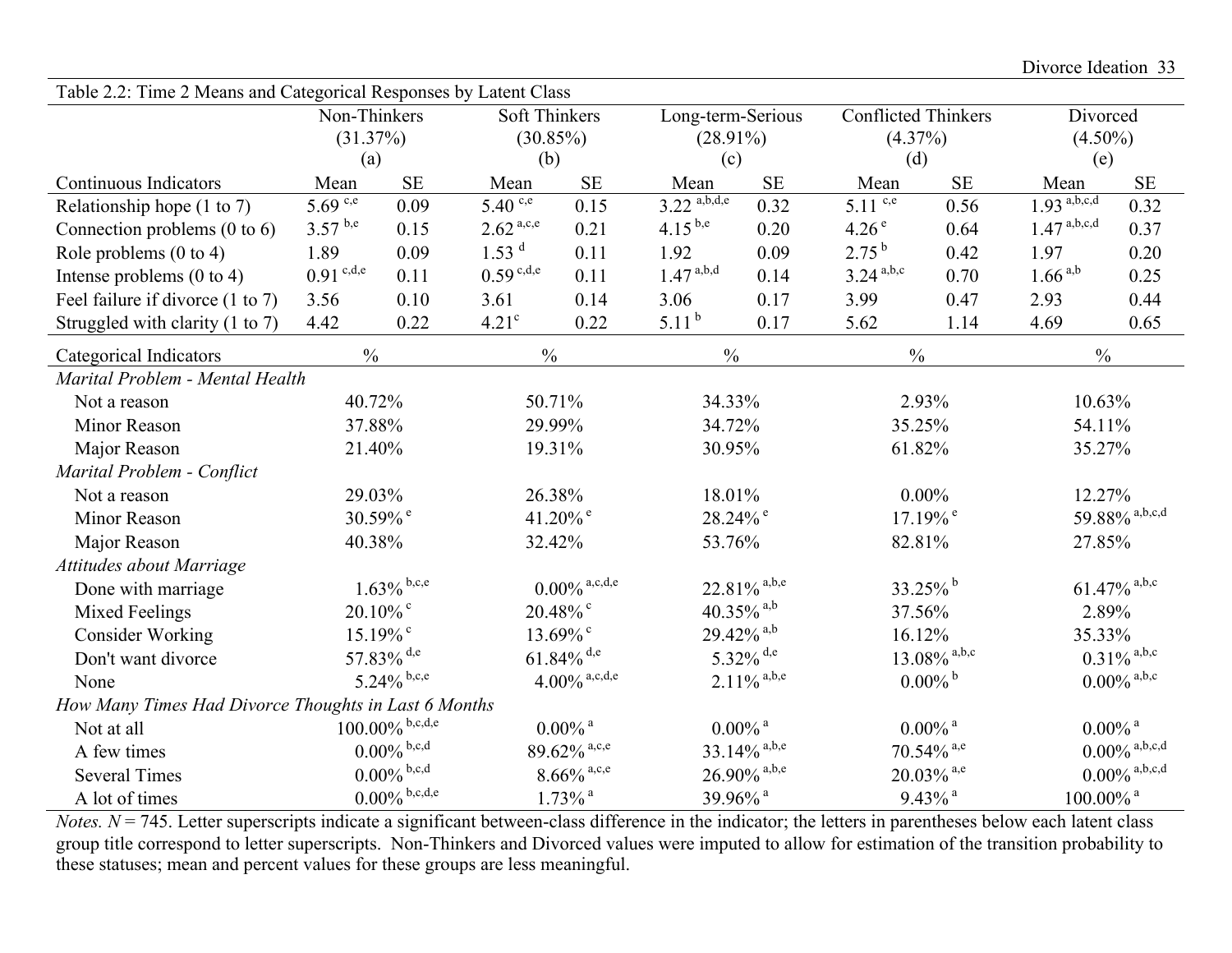| Divorce Ideation<br>Time $1 (N = 3,000)$           | Divorce Ideation<br>Time 2                                      | Category<br>Percent | Overall<br>Percent |
|----------------------------------------------------|-----------------------------------------------------------------|---------------------|--------------------|
|                                                    |                                                                 |                     |                    |
| No Recent Thoughts (75%) $\rightarrow$ No Thoughts |                                                                 | 64%                 | 48%                |
|                                                    | $\rightarrow$ Recent Thoughts<br>(including divorced/separated) | 36%                 | 27%                |
|                                                    |                                                                 | 100%                |                    |
| Recent Thoughts (25%)                              | $\rightarrow$ No Recent Thoughts                                | 31%                 | 8%                 |
|                                                    | $\rightarrow$ Recent Thoughts<br>(including divorced/separated) | 69%                 | 17%                |
|                                                    |                                                                 | 100%                | 100%               |
|                                                    |                                                                 |                     |                    |

Table 3. Summary of Change and Stability in Divorce Ideation Over 1 Year.